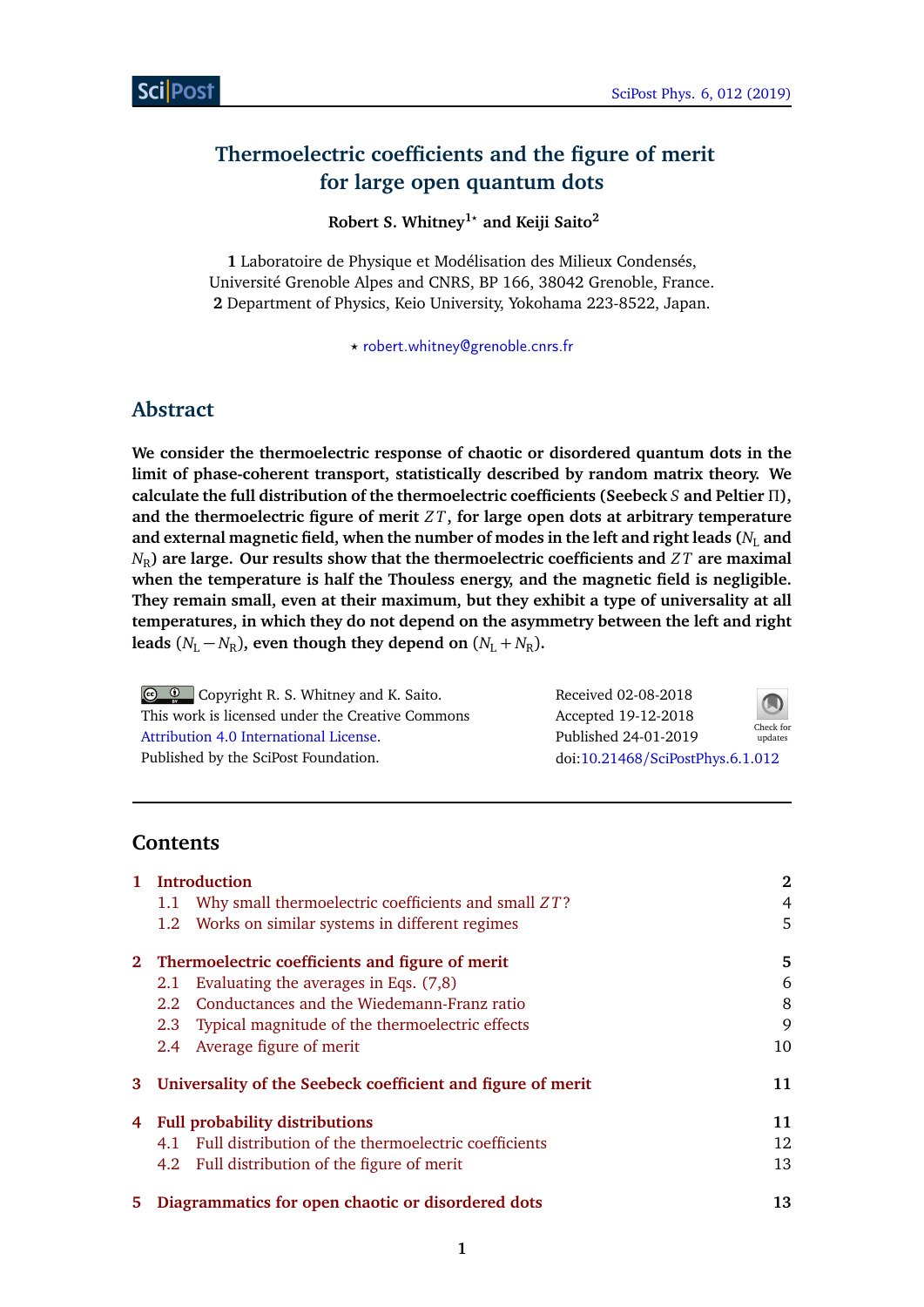|                                            | 5.1 Diagrams for $\langle T(E) \rangle$                                              |  | 15 |  |
|--------------------------------------------|--------------------------------------------------------------------------------------|--|----|--|
|                                            | 5.2 Diagrams for $\langle \delta \mathfrak{T}(E_1) \delta \mathfrak{T}(E_2) \rangle$ |  | 16 |  |
|                                            | 5.3 Diagrams for higher order correlators                                            |  | 18 |  |
| <b>6</b> Conclusions                       |                                                                                      |  | 19 |  |
| A From moments to probability distribution |                                                                                      |  | 20 |  |
|                                            | References                                                                           |  |    |  |
|                                            |                                                                                      |  |    |  |

## <span id="page-1-0"></span>**1 Introduction**

There has long been interest in the thermal and thermoelectric response of nanostructures [[1](#page-20-1)[–5](#page-20-2)]. However, research in this field was restricted by the absence of good thermometry techniques at the nanoscale, which made it extremely hard to quantify heat flows. In recent years, numerous such thermometry techniques have been developed, leading to a renewed interest in thermal transport and thermoelectric effects at the nanoscale, see for example Refs. [[6,](#page-20-3)[7](#page-20-4)] and references therein.

In many cases, the objective is to maximize the thermoelectric response for applications, such as efficient new power sources or refrigerators, or for the recovery of useful power from waste heat. However, at a more fundamental level, the measurement of a thermoelectric response is a very interesting probe of nanostructures. It always gives us different information from the measurement of the nanostructure's electrical conductance. At a hand waving level, one can say that the thermoelectric response tells us about the difference between the dynamics of charge carriers above and below the chemical potential, when the electrical conductance only tell us about the sum of the two  $\lceil 6 \rceil$  $\lceil 6 \rceil$  $\lceil 6 \rceil$ . It is important to develop good quantitative models of the thermoelectric response of all kinds of nanostructures, to help us use the thermoelectric response as a quantitative probe of a nanostructures. In this context, we should maintain our interest in modelling nanoscale systems whose thermoelectric response is small, as well as in modelling those whose response is large. Large quantum dots are systems with a small but interesting thermoelectric response, which we study here.

Disordered or chaotic quantum dots have random properties whose statistics are described by random matrix theory. In particular, such dots have a spread of Seebeck coefficients, *S*, centred on zero, which means the average of the Seebeck coefficient over realizations of the disorder or the chaos, 〈*S*〉, is zero. The Peltier coefficient in such a two-terminal dot is *Π* = *T S* for arbitrary external magnetic field  $[3]^1$  $[3]^1$  $[3]^1$  $[3]^1$ , so it is also zero on average. However, in such a situation, if one takes a single typical dot, it will have Seebeck and Peltier coefficients of random sign but of non-zero magnitude. The typical value of such coefficients will be

<span id="page-1-3"></span>
$$
S_{\text{typical}} \simeq \pm \sqrt{\langle S^2 \rangle} \quad \text{with} \quad \Pi_{\text{typical}} = T S_{\text{typical}}. \tag{1}
$$

The dimensionless figure of merit *Z T* which measures the system's efficiency as a thermoelectric heat engine (see table 1 in Ref. [[6](#page-20-3)]), or its efficiency as a refrigerator, is

<span id="page-1-2"></span>
$$
ZT = \frac{GS^2T}{K},\tag{2}
$$

<span id="page-1-1"></span><sup>&</sup>lt;sup>1</sup>The Onsager relation for a two terminal system is  $\Pi(B) = TS(-B)$ , where *B* is the external magnetic field. However, Ref. [[3](#page-20-5)] pointed out that a phase coherent nanostructure (in which electrons undergo no inelastic scattering or Andreev reflection) must have  $S(B) = S(-B)$ ; so then  $\Pi(B) = TS(B)$  for all *B*.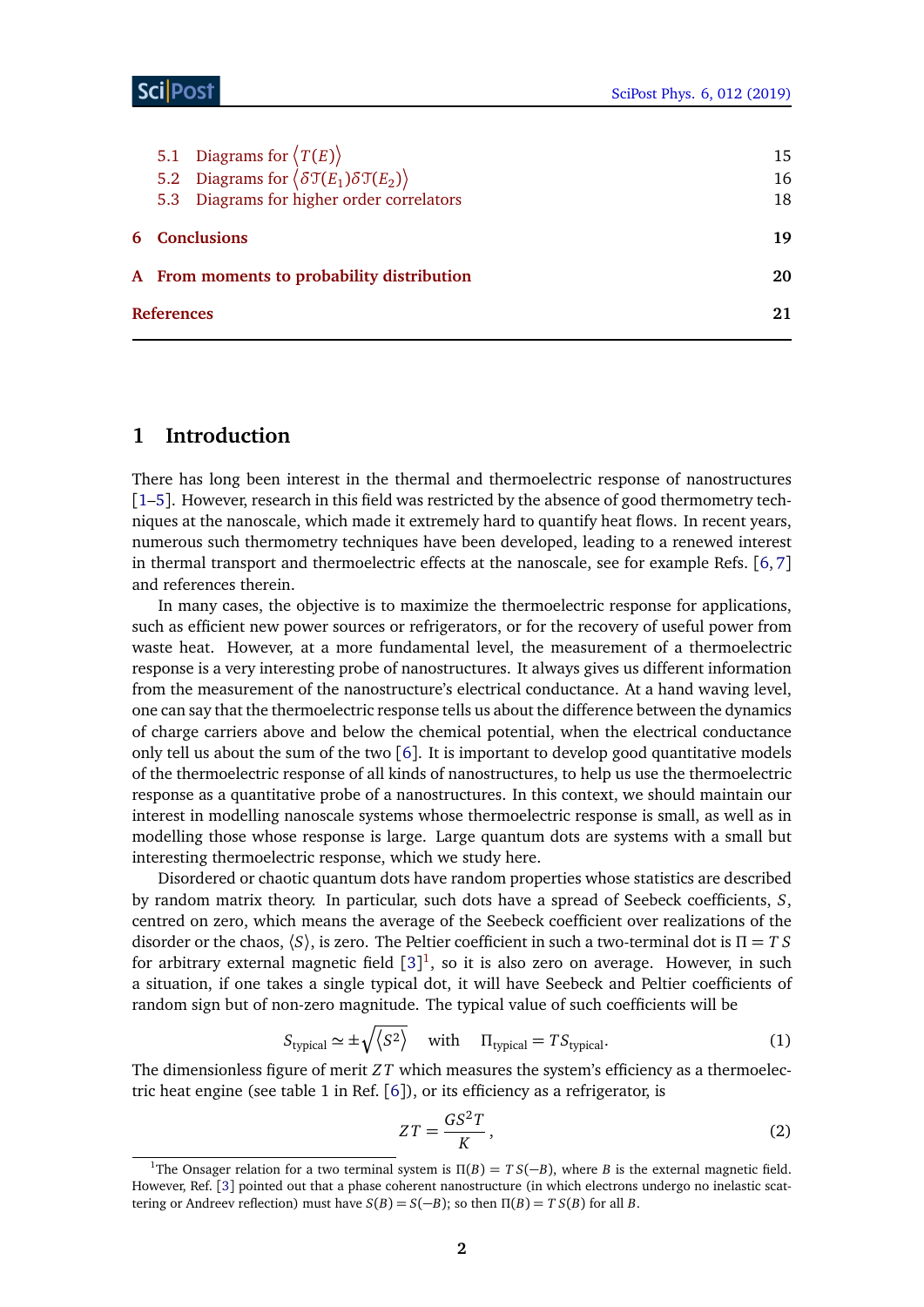<span id="page-2-0"></span>

Figure 1: The systems we consider in this work are those described by random matrix theory, this could be (a) a disordered system or (b) a chaotic system (such as a Sinai billiard). In both cases, the system is coupled to two reservoirs (left and right) through leads with  $N_L$  and  $N_R$  modes respectively. The number of lead modes *N*<sub>*i*</sub> for a lead of width *W*<sub>*i*</sub> is given above Eq. [\(12b\)](#page-5-2). We define  $N = N_L + N_R$ , and consider the properties of the ensemble of such systems for  $N \gg 1$ , as modelled by an ensemble of random matrices. In the case of the disordered system, this ensemble corresponds to the ensemble of systems with the disorder in different positions. In the case of chaotic systems, this ensemble corresponds to an ensemble of shapes of the potential; for the Sinai billiard, such an ensemble can be found by varying the radius *R* over a range much larger than the particle wavelength but much smaller than the system size.

for temperature *T*, electrical conductivity *G* and thermal conductivity *K*. Since this contains *S* 2 , and we know both *G* and *K* must be positive, we see that this will not average to zero. It would be useful to know both  $S_{\text{tvoical}}$  and  $\langle ZT \rangle$  as a function of system parameters and temperature. Even better would be to have the full distribution of *Z T*, so one could answer questions such as, what percentage of samples will have a *Z T* greater than a given value.

This work treats such a problem in the simplest case, spinless electrons flowing through a large open quantum dots, where the dot is coupled to many reservoir modes,  $N \gg 1$ . This implies that the level broadening in the dot is of order *N* times the dot's level spacing, so the transmission though the dot is only weakly energy dependent. Since high efficiencies rely on good energy filtering, it should be no surprise that this limit has a *Z T* much less than one.

The seminal work on this subject was that of van Langen, Silvestrov, and Beenakker [[8](#page-20-6)], which contains a plethora of results on the Seebeck coefficient in coherent transport through disorder wires and dots. Here, we revisit their result for large *N*, stated in the conclusions of Ref. [[8](#page-20-6)], which says that the typical magnitude of the Seebeck coefficient *S*<sub>typical</sub> is small (in units of  $k_B/e$ ) but grows with increasing temperature. It is clear that the result was only for the low temperature limit (temperature much smaller than the Thouless energy), and it is not hard to guess that *S<sub>typical</sub>* will not continue to grow with temperature for larger temperatures. However, it raises the question; what value of temperature maximizes the thermoelectric response, and how big is this thermoelectric response?

This work answers this question, making the following modest but four-fold contribution to the subject.

(i) We extend the result in Ref. [[8](#page-20-6)] to arbitrary temperatures and arbitrary magnetic fields (although as we only treat spinless electrons, spin-orbit coupling is not present). This shows that the thermoelectric coefficients (Seebeck and Peltier effects) are maximized when  $k_B T$  is very close to half the Thouless energy,  $E_{Th}$ , and the external magnetic field is negligible. At this peak, the thermoelectric coefficients scale like *N* −2 for large *N*, which is very different from the scaling like  $N^{-4}$  found at low temperatures in Refs. [[8,](#page-20-6)[11](#page-20-7)].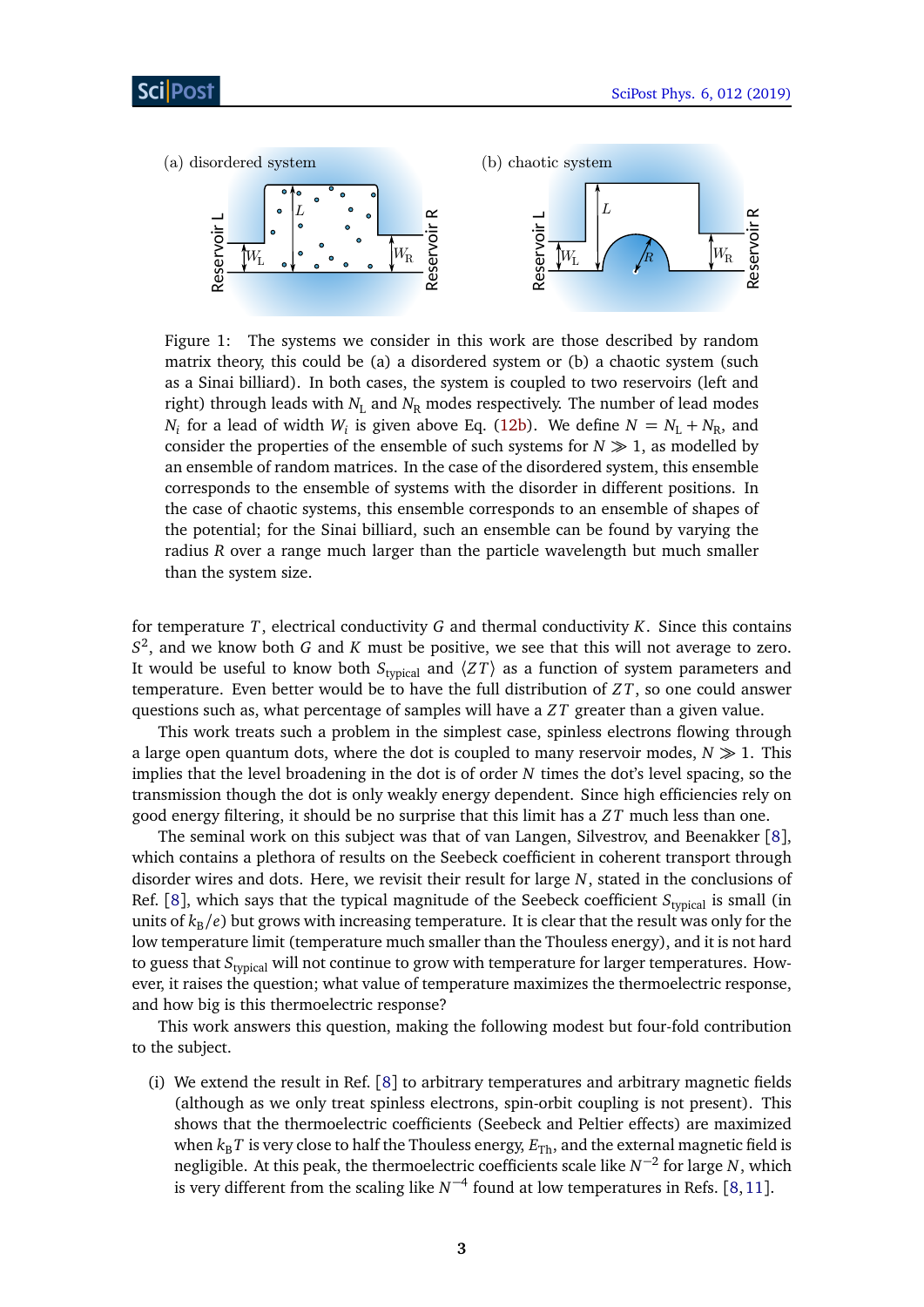<span id="page-3-2"></span>

Figure 2: A sketch of the transmission of a a typical disordered or chaotic dot for large *N*. The transmission (blue curve) is of order *N* on average, but with fluctuations of order one, that is to say of order *N*<sup>0</sup>. The factor of −*f'*(*E*) (red curve) is that given in Eq. [\(5\)](#page-5-3). The transport properties are related to the product of these two functions, so that they are dominated by the transmission in an energy window of order  $k_B T$ around the Fermi energy.

- (ii) This maximum in the Seebeck coefficient also corresponds to the maximal thermoelectric figure of merit, *Z T*. Not unexpectedly, it remains much smaller than one even at its maximum, see section [1.1](#page-3-0) below.
- (iii) We recover Ref. [[8](#page-20-6)]'s result that the distribution of *S* is Gaussian, and show that this implies that the distribution of *Z T* is an exponentially decaying function of *Z T*, with a square-root divergence at small *Z T*.
- (iv) We show that both *S* and *Z T* have a type of universality, in the sense that they do not depend on the asymmetry in the number of modes in the left and right leads (even though they depend on the total number of lead modes, *N*). For example, *S* and *Z T* have exactly the same average value and exactly the same distribution for a dot with highly asymmetric leads with  $N_L = 100$  and  $N_R = 300$ , as for a dot with symmetric leads with  $N_{\rm L} = N_{\rm R} = 200$ .

In all cases, we explain how to derive these results (the results in Ref. [[8](#page-20-6)] were mainly stated without derivation) using a diagrammatic method that works for chaotic or disordered systems that obey random matrix theory.

## <span id="page-3-0"></span>**1.1 Why small thermoelectric coefficients and small** *Z T***?**

In non-interacting systems the only way to have a thermoelectric effect is to have very different dynamics of particles above and below the Fermi energy. The best thermoelectric is thus a system that acts as an energy filter, letting particles flow between hot and cold at certain energies, and blocking their flow at other energies [[6](#page-20-3)].

In contrast, the systems considered here (with  $N \gg 1$ ) let particles flow at all energies, so one can guess their thermoelectric response will be small. This can be understood intuitively by thinking of the dot's discrete spectrum of randomly placed levels with a mean level spacing of *∆*. The coupling to the leads broadens these levels<sup>[2](#page-3-1)</sup> on the scale of  $E_{Th} \sim N\Delta$ . This means that for  $N \gg 1$ , the broadening is much greater than the spacing between levels, so the dot's density of states is rather flat, with small fluctuations on the scale of  $E_{\text{Th}}$ . This implies the transmission as a function of energy is also rather flat, with small fluctuations on the scale of  $E_{\text{Th}}$ , see Fig. [2.](#page-3-2) Temperature determines a window of energies,  $k_B T$ , on which transmission contributes to  $S^2$  and  $ZT$ . If this window is much less than  $E_{Th}$ , then the transmission is

<span id="page-3-1"></span> $2$ Of course, this is only a hand waving argument to see the energy scales. In reality, adding large leads to a isolated quantum system so strongly perturbs the system that there is no clear relation between the energy levels of the isolated system and the density of states of the the system with leads.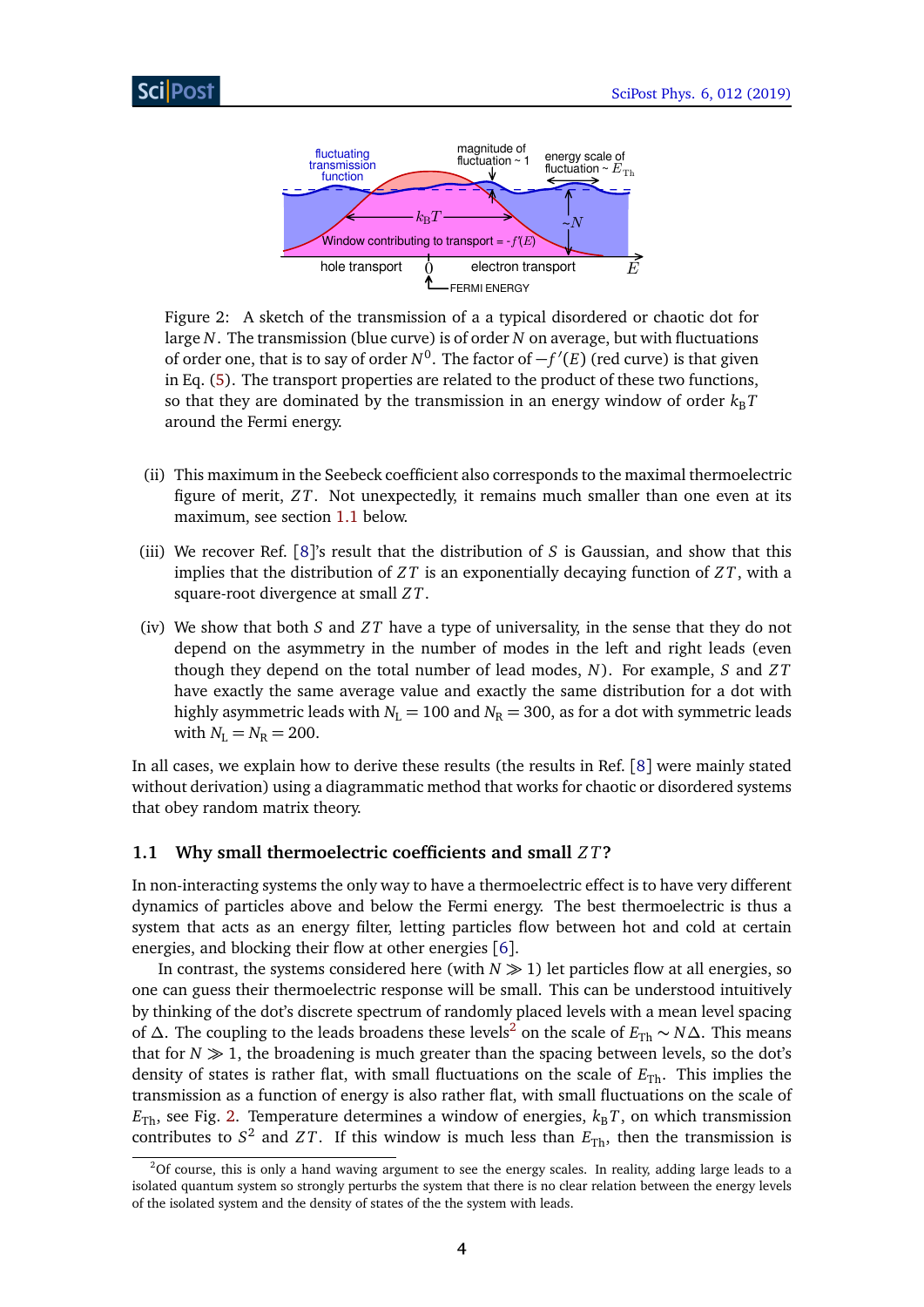almost energy independent, and *ZT* vanishes. If this window is much more than  $E_{\text{Th}}$ , then the transmission's oscillations are on a much smaller scale than the window; They thus tend to cancel each other, which again means that *S* 2 and *Z T* vanishes. If this window is of order  $E_{\rm Th}$ , then the transport is at its most sensitive to the fluctuations in transmission, so both  $S^2$ and *Z T* will be maximal.

Quantitative studies of conductance fluctuations have shown that these fluctuations in transmission have a magnitude of order one (when the average transmission is of order *N*), and do indeed fluctuate on the scale of  $E<sub>Th</sub>$ , see Fig. [2.](#page-3-2) Given this information, readers already familiar with the scattering theory for thermoelectric effects will probably be able to guess that our calculations will show that the Seebeck coefficient at its peak is typically of order 1*/N* in units of *e/h*, and *Z T* of order 1*/N* 2 . However, as the position of these fluctuations are random, some samples will have small positive Seebeck coefficient (i.e. slightly higher transmission for particles above the Fermi surface than below the Fermi surface), while others will have have a small negative Seebeck coefficient (i.e. transmitting particles below the Fermi energy a bit more than those above). Hence,  $\langle S \rangle = 0$ , while  $\langle S^2 \rangle$  is finite but small, where small means  $\langle S^2 \rangle \sim (k_B/e)^2 N^{-2}$  for large *N*. By the same arguments, the dimensionless figure of merit is small, with  $\langle ZT \rangle \sim N^{-2}$  for large *N*.

The remaining questions are all quantitative ones; what is the exact temperature dependence of *S* and *Z T*. Where exactly in the peak, how big is it, how does it depend on magnetic field, etc?

#### <span id="page-4-0"></span>**1.2 Works on similar systems in different regimes**

Ref. [[8](#page-20-6)] discussed the low temperature limit for both the limit of large *N* and small *N*, with Refs. [[9,](#page-20-8)[10](#page-20-9)] going further with small *N*. Ref. [[11](#page-20-7)] extended these low temperature results to systems with decoherence and relaxation, as modelled by a voltage probe. Ref. [[12](#page-21-0)] is another interesting recent work for small *N*, which considers the band-edge of a system described by a random matrix, where the levels are very sparse, so can be modelled by just two such levels, and considers the limit where the thermal conductance is dominated by phonons, so  $ZT = GS^2T/K_{\rm phonon}$ , and the statistics of  $ZT$  are entirely determined by the statistics of  $GS^2$ . Another work which considered open quantum dots (in the large *N* limit) is Ref. [[13](#page-21-1)], however this mainly considers the non-zero value of  $\langle S \rangle$  that is induced by a superconducting loop threaded by a flux.

While it is not the subject of this work, it is worth mentioning a significant activity on the thermoelectric response of disordered one-dimensional wires, both in the coherent transport regime [[8,](#page-20-6)[14](#page-21-2)[–16](#page-21-3)], and the variable range hopping regime [[15,](#page-21-4)[17–](#page-21-5)[20](#page-21-6)].

This work concentrates on large open quantum dots, which have small thermoelectric response for the reasons outlined above, however there are many works on smaller more closed nanostructures, which exhibit strong thermoelectric responses. Examples include a quantum point-contact or a quantum dot with weak tunnel-coupling to the reservoirs, for a review see sections 4-6 of Ref. [[6](#page-20-3)]. Similar nanoscale systems with interactions were reviewed in section 7-9 of Ref. [[6](#page-20-3)]. For the large open systems considered here, we neglect interactions; however there has long been evidence that a thermoelectric response can be slightly modified by interactions, see e.g. [[21,](#page-21-7)[22](#page-21-8)]. We do not consider such interaction effects here.

# <span id="page-4-1"></span>**2 Thermoelectric coefficients and figure of merit**

We consider systems of the types shown in Fig. [1](#page-2-0) in the linear response regime. Refs  $[1-3,5]$  $[1-3,5]$  $[1-3,5]$  $[1-3,5]$ showed that the thermoelectric transport through such systems can be written in terms of integrals over the transmission function  $\mathcal{T}(E)$  via the Landauer scattering theory [[23,](#page-21-9) [24](#page-21-10)]; for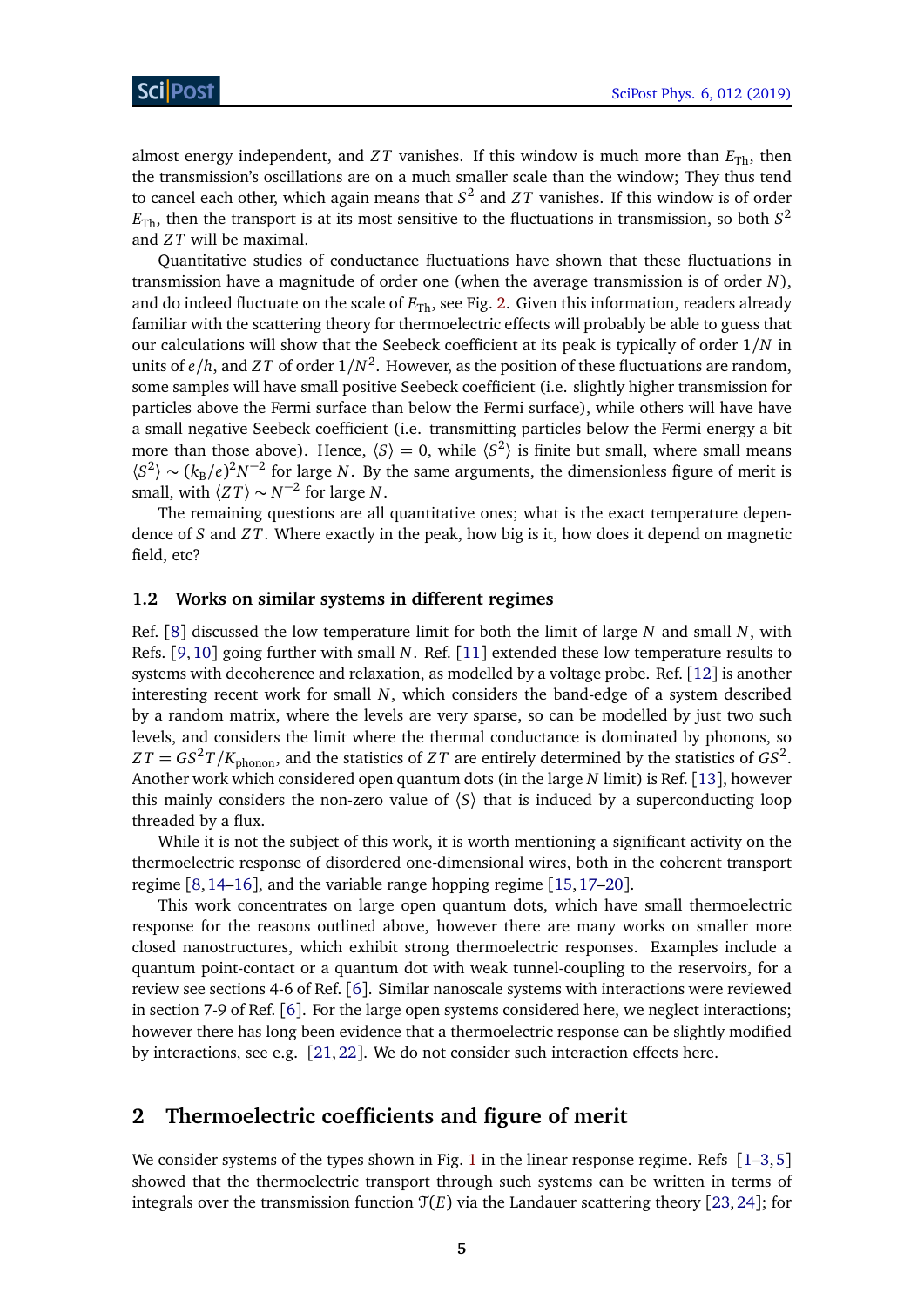## Sci Post

a review see Chapters 4 and 5 of Ref. [[6](#page-20-3)]. One can write the electrical conductance *G*, thermal conductance *K*. Seebeck coefficient *S*, and Peltier coefficient *Π* in terms of coefficients of the Onsager matrix, which can then be written in term of integrals over the transmission function (see e.g. section 5.2 of Ref. [[6](#page-20-3)]). Then

<span id="page-5-4"></span>
$$
G = e^2 I_0, \qquad K = \frac{1}{T} \left( I_2 - \frac{I_1^2}{I_0} \right), \qquad (3)
$$

$$
S = \frac{1}{eT} \frac{I_1}{I_0}, \qquad \Pi = \frac{1}{e} \frac{I_1}{I_0}, \qquad (4)
$$

with the integral

<span id="page-5-3"></span>
$$
I_n \equiv \int_{-\infty}^{\infty} \frac{dE}{h} \left( E - \mu \right)^n \mathcal{T}(E, \mathbf{B}) \left[ -f'(E) \right], \tag{5a}
$$

where  $\mu$  is the chemical potential, and  $f'(E)$  is the derivation of the Fermi function with respect to energy, so

<span id="page-5-2"></span>
$$
f'(E) = -\frac{1}{4k_{\rm B}T\cosh^2\left[E/(2k_{\rm B}T)\right]}.
$$
\n(5b)

The Seebeck coefficient of such a dot is zero on average because its sign is random, however a typical system will have a Seebeck coefficient of order  $\pm\sqrt{\langle S^2\rangle}.$  Ref. [[8](#page-20-6)] already gave a result for  $\langle S^2 \rangle$  in the large *N* limit (see the Conclusions at the end of Ref. [[8](#page-20-6)]), which grows like  $(k_{\rm B}T/E_{\rm Th})^2$ . It is natural to guess that this result can only hold for small *T*, and the quadratic growth must stop at some value of *T*. Here we ask, what is the *T*-dependence at larger *T*, and how big can the typical Seebeck coefficient become? At the same time, we ask what is the average value of the figure of merit *Z T* as a function of temperature? For *Z T*, combining Eqs. [\(2](#page-1-2)[-4\)](#page-5-4), one finds that

<span id="page-5-5"></span>
$$
ZT = \frac{I_1^2}{I_2 I_0 - I_1^2}.
$$
\n(6)

One immediately sees from Eqs. [\(4](#page-5-4)[,6\)](#page-5-5) that to average  $S^2$  or *ZT* over realizations of the chaos or disorder, one is required to take averages of products and ratios of integrals containing transmission functions. In general, this is a highly difficult technical problem. However, in the limit of  $N \gg 1$ , the situation is greatly simplified by the fact that  $I_0$  and  $I_2$  have fluctuations much smaller than their average. Writing  $I_0 = \langle I_0 \rangle + \delta I_0$  and  $I_2 = \langle I_2 \rangle + \delta I_2$ , and counting powers of *N* in the manner described later in this article (or in Ref. [[25](#page-21-11)]), one finds that  $\langle I_0 \rangle \sim \langle I_2 \rangle \sim N$  while  $I_1 \sim \delta I_0 \sim \delta I_2 \sim 1^{3}$  $I_1 \sim \delta I_0 \sim \delta I_2 \sim 1^{3}$  $I_1 \sim \delta I_0 \sim \delta I_2 \sim 1^{3}$ . Thus

<span id="page-5-1"></span>
$$
\langle S^2 \rangle = \frac{1}{e^2 T^2} \frac{\langle I_1^2 \rangle}{\langle I_0 \rangle^2} \left[ 1 + \mathcal{O}(1/N) \right],\tag{7}
$$

$$
\langle ZT \rangle = \frac{\langle I_1^2 \rangle}{\langle I_2 \rangle \langle I_0 \rangle} \left[ 1 + \mathcal{O}(1/N) \right]. \tag{8}
$$

### <span id="page-5-0"></span>**2.1 Evaluating the averages in Eqs. [\(7,8\)](#page-5-1)**

We will treat the problem of finding averages of  $I_0$ ,  $I_1$  and  $I_2$  in the limit of  $N \gg 1$  using the diagrammatic rules, which were derived from a semiclassical treatment of trajectories in a chaotic cavity, and shown to coincide exactly with the results of random matrix theory [[26](#page-21-12)[–28](#page-21-13)].

<span id="page-5-6"></span><sup>3</sup>This argument also allows one to arrive at the well known results that the conductances, *G* and *K*, are well approximated by their average values,  $\langle G \rangle$  and  $\langle K \rangle$  for large *N*, see section [2.2.](#page-7-0)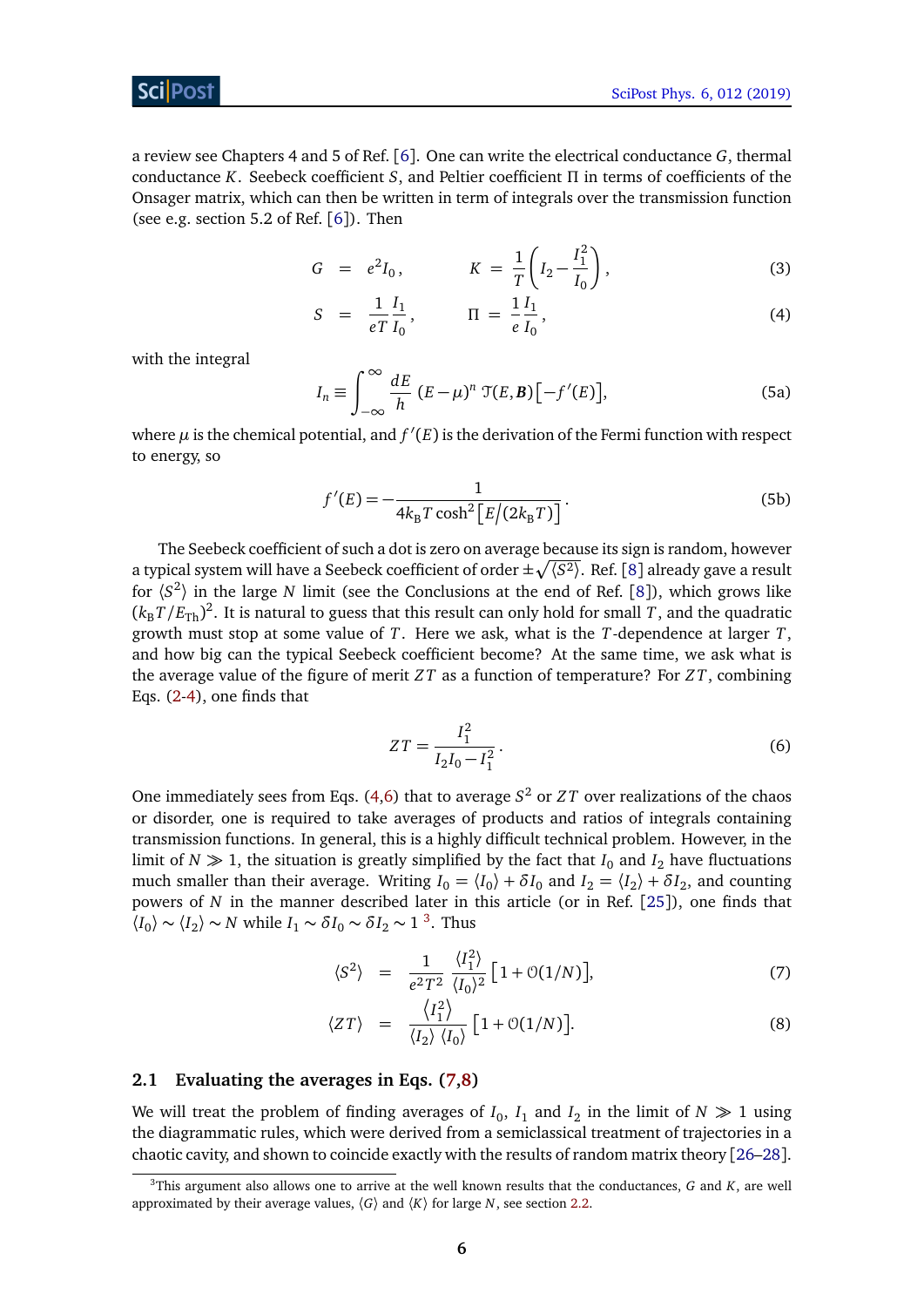This work will use two results of this diagrammatic method derived in Refs. [[28–](#page-21-13)[33](#page-22-0)]. The first result, whose derivation we outline in Section [5.2](#page-15-0) is

<span id="page-6-4"></span>
$$
\left\langle \mathfrak{T}(E) \right\rangle = \frac{N_{\rm L} N_{\rm R}}{N} \left[ 1 + \mathcal{O}(1/N) \right],\tag{9}
$$

where  $N = N_L + N_R$  is the total number of lead modes. Defining the deviation of the transmission from its average value as,

<span id="page-6-3"></span>
$$
\delta \mathfrak{T}(E) = \mathfrak{T}(E) - \langle \mathfrak{T}(E) \rangle, \qquad (10)
$$

the second result of the diagrammatic method in Section [5.2](#page-15-0) is

<span id="page-6-0"></span>
$$
\left\langle \delta \mathcal{T}(E_1) \delta \mathcal{T}(E_2) \right\rangle = \frac{N_{\rm L}^2 N_{\rm R}^2}{N^4} \left\{ \left( 1 + \frac{B^2}{B_{\rm c}^2} + \frac{\Delta E^2}{E_{\rm Th}^2} \right)^{-1} + \left( 1 + \frac{\Delta E^2}{E_{\rm Th}^2} \right)^{-1} \right\} \left[ 1 + \mathcal{O}\left(\frac{1}{N}\right) \right],\tag{11}
$$

where for compactness we define  $\Delta E=E_2-E_1.$  The two parameters in  $\big<\delta\mathfrak{T}(E_1)\delta\mathfrak{T}(E_2)\big>$  are the Thouless energy,  $E_{\rm Th}$ , and the crossover field,  $B_{\rm c}.$  The Thouless energy is

<span id="page-6-2"></span>
$$
E_{\rm Th} = \hbar / \tau_{\rm D},\tag{12a}
$$

with  $\tau_D$  being the average time a particle spends in the dot. For a *d*-dimensional dot of typical volume  $L^d$ , and with lead *i* having width  $W_i$  and so carrying  $N_i \sim (p_{\rm F} W_i/h)^{d-1}$  modes, one has

$$
E_{\rm Th} \sim \frac{\hbar v_{\rm F}}{L^d} \left( W_{\rm L}^{d-1} + W_{\rm R}^{d-1} \right) \sim \frac{\hbar v_{\rm F} N}{L} \left[ \frac{h}{p_{\rm F} L} \right]^{d-1},\tag{12b}
$$

where  $v_F = p_F/m$  is the Fermi velocity and we drop many factors of order one. This Thouless energy can be thought of as the broadening of dot levels due to the finite probability of escape into the leads; it is of order *N* times the dot level-spacing. Thus for large *N*, the dot has a smooth and almost constant density of state, which means that the dot's transmission function is also smooth and almost constant (see Fig. [2\)](#page-3-2). The crossover field,  $B_{\rm c}$ , is the external magnetic field which induces the crossover from the time-reversal symmetric system to the one with broken time-reversal symmetry. Physically,  $B = B_c$  corresponds to the field where a typical trajectory through the system encloses one flux quantum. For a system of area *A* ∼ *L* 2 , which an electron with velocity  $v_F$  crosses in a time  $\tau_0 \sim L/v_F$ , one has

$$
B_c \sim (h/eA)(\tau_0/\tau_D)^{1/2},\tag{13}
$$

see e.g. Section VE of Ref. [[34](#page-22-1)] or Section IIB4 of Ref. [[25](#page-21-11)].

Since  $\langle \mathcal{T}(E) \rangle$  is energy independent, the integrals of it over *E* are known for  $n = 0, 1, 2$ . Hence,

<span id="page-6-1"></span>
$$
\langle I_n \rangle = \frac{1}{h} \frac{N_{\rm L} N_{\rm R}}{N} \times \begin{cases} 1 & \text{for} \quad n = 0 \,, \\ 0 & \text{for} \quad n = 1 \,, \\ \pi^2 k_{\rm B}^2 T^2 / 3 & \text{for} \quad n = 2 \,, \end{cases} \tag{14}
$$

at leading order in 1*/N*. Next, we note that

$$
\langle I_1^2 \rangle = \int dE_1 dE_2 \frac{(E_1 - \mu)(E_2 - \mu)}{\hbar^2} \left\langle \mathfrak{T}(E_1) \mathfrak{T}(E_2) \right\rangle f'(E_1) f'(E_2), \tag{15}
$$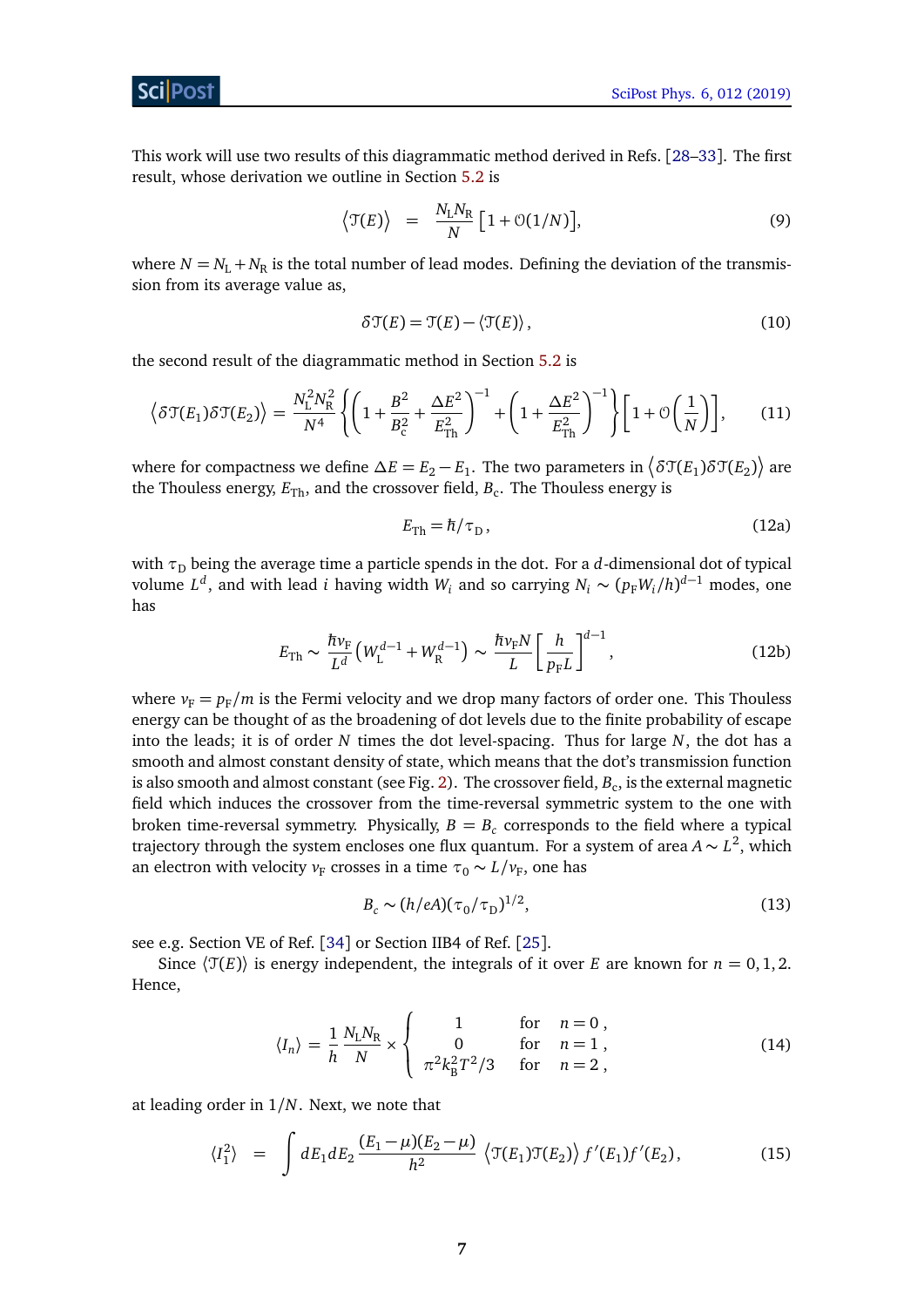<span id="page-7-1"></span>

Figure 3: (a) A plot of  $F(x, b)$  given by the integral in Eq. [\(16b\)](#page-5-2), for various *b* (we are only interested in  $b \ge 1$ ). The function goes like  $x^2$  for small  $x$  (on a scale almost too small to see here), while it goes like  $1/x$  for large *x*. (b) A plot of  $F(x, 1) + F(x, b)$ which appears in  $\langle S^2 \rangle$  in Eq. [\(23\)](#page-8-1) and  $\langle ZT \rangle$  in Eq. [\(27\)](#page-9-1), with the vertical dash marking the maximum, this maximum is at  $x \approx 0.48$  for  $b = 1$  and  $b = \infty$ , but at slightly larger *x* for intermediate values of *b*.

so using Eq. [\(11\)](#page-6-0) and defining  $y_i = (E_i - \mu)/(k_B T)$ , we find that

$$
\langle I_1^2 \rangle = \frac{N_{\rm L}^2 N_{\rm R}^2}{N^4} \frac{k_{\rm B}^2 T^2}{h^2} \bigg[ F\bigg(\frac{k_{\rm B}T}{E_{\rm Th}}, 1\bigg) + F\bigg(\frac{k_{\rm B}T}{E_{\rm Th}}, 1 + \frac{B^2}{B_{\rm c}^2}\bigg) \bigg],\tag{16a}
$$

where to lowest order in 1*/N*,

$$
F(x,b) = \frac{1}{16} \int \frac{dy_1 dy_2 y_1 y_2}{b + (y_1 - y_2)^2 x^2} \frac{1}{\cosh^2[y_1/2] \cosh^2[y_2/2]}.
$$
\n(16b)

This function is plotted in Fig. [3a](#page-7-1), it is non-monotonic with a maximum when  $b = 1$  and  $x = 0.48 \cdots$  (given that we are only interested in  $b \ge 1$ ). This tells us that the maximum  $\langle I_1^2 \rangle$ occurs when  $k_B T / E_{\text{Th}} \simeq 0.48$  and  $B \ll B_c$ .

To get the small  $x$  behaviour of  $F(x, b)$  analytically, we expand  $[b + (y_1 - y_2)^2 x^2]^{-1} = 1/b - (y_1 - y_2)^2 x^2/b^2 + \cdots$  in the integrand. The leading order in  $F(x, b)$  is then  $F(0, b) = 0$ , because the integrand is an odd function of  $y_1$  and  $y_2$ , hence the integral is dominated by the order  $x^2$  term at small *x*. Evaluating the integral over  $y_1, y_2$ in the  $x^2$  term, we find for small  $x$  that

<span id="page-7-2"></span>
$$
F(x, b) = \frac{2\pi^4 x^2}{9 b^2} \times (1 + \mathcal{O}[x^2/b]).
$$
 (17)

To get the large *x* behaviour of  $F(x, b)$ , one can use the hand-waving argument that the integrand is of order  $y_1 y_2$  in a rectangle given by  $-2 < (y_1 + y_2) < 2$  and  $-1/x < y_1 - y_2 < 1/x$ , and is small enough to neglect outside this rectangle. One then goes to coordinates  $z_{\pm} = y_1 \pm y_2$ , so  $y_1 y_2 \sim z_+^2 - z_-^2$ , for which the integral takes the form  $\int_{-2}^2 dz_+ \int_{-1/x}^{1/x} dz_- (z_+^2 - z_-^2) \sim 1/x$ (dropping all prefactors of order one).

#### <span id="page-7-0"></span>**2.2 Conductances and the Wiedemann-Franz ratio**

Before addressing thermoelectric effects we mention the electrical conductance, *G*, and thermal conductances, *K*. Given Eqs. [\(3](#page-5-4)[,14\)](#page-6-1), we immediately arrive at the well-known result for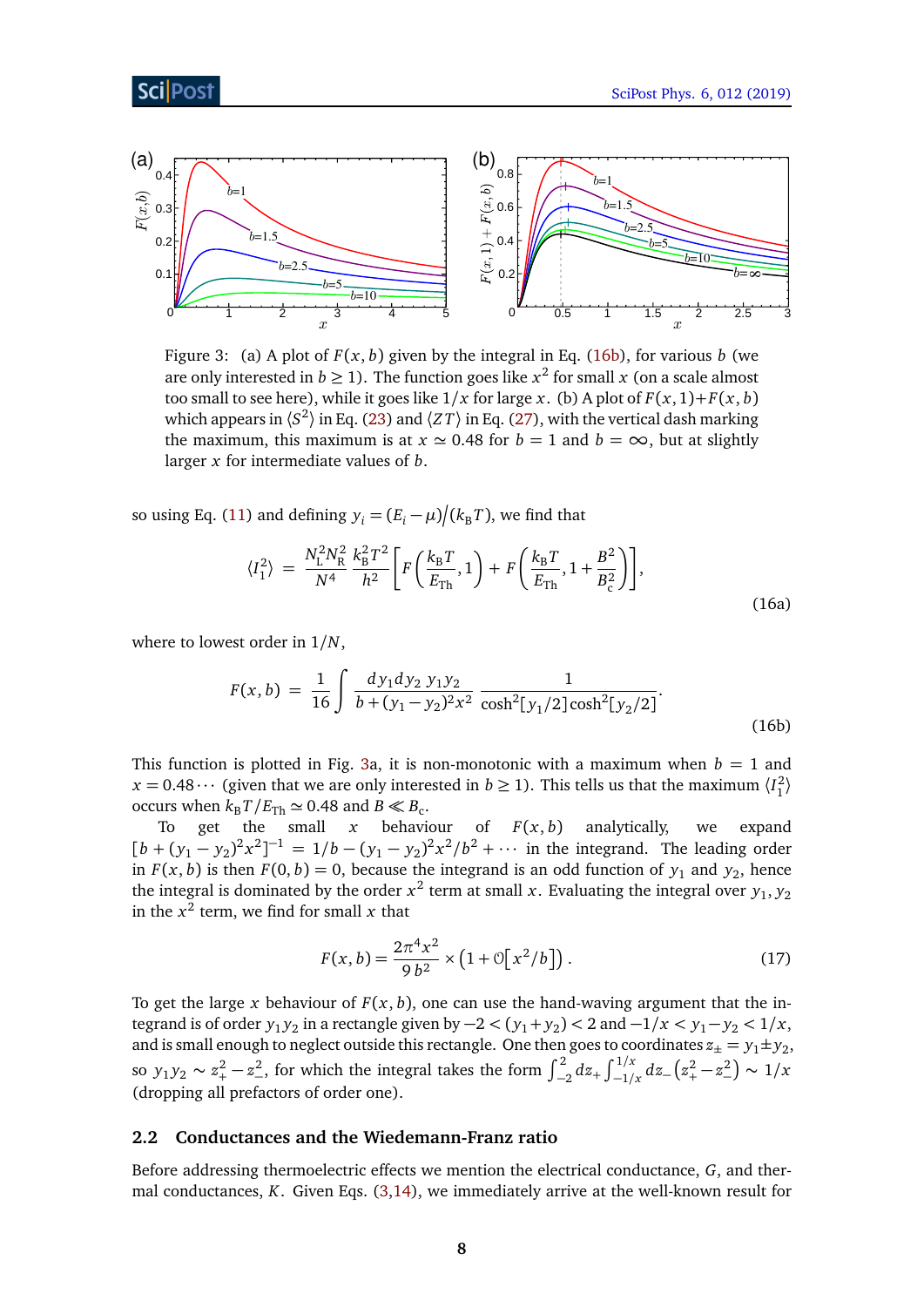the average conductance

$$
\langle G \rangle = e^2 \langle I_0 \rangle = \frac{e^2}{h} \frac{N_L N_R}{N}, \qquad (18)
$$

at leading order in 1*/N*. Using the same arguments as given above Eq. [\(7\)](#page-5-1), we see that the second term in *K* in Eq. [\(3\)](#page-5-4) does not contribute to  $\langle K \rangle$  at leading order in  $1/N$ . Hence

$$
\langle K \rangle = \frac{1}{T} \langle I_2 \rangle = \frac{\pi^2 k_B^2 T}{h} \frac{N_L N_R}{N}, \qquad (19)
$$

at leading order in 1*/N*. Furthermore, the arguments given above Eq. [\(7\)](#page-5-1) convince us that any such system will only have small deviations in its conductances from this average value, so  $G = \langle G \rangle \big[ 1 + \mathcal{O}(1/N) \big]$  and  $K = \langle K \rangle \big[ 1 + \mathcal{O}(1/N) \big]$ . Hence the system satisfies the Wiedemann-Franz law [[5](#page-20-2)],

<span id="page-8-2"></span>
$$
\frac{K}{G} = \frac{\langle K \rangle}{\langle G \rangle} = \frac{1}{e^2 T} \frac{\langle I_2 \rangle}{\langle I_0 \rangle} = \mathcal{L} T,
$$
\n(20)

to leading order in  $1/N$ , where  $\mathcal L$  is the Lorenz number

$$
\mathcal{L} = \frac{\pi^2 k_\text{B}^2}{3e^2}.
$$
\n
$$
(21)
$$

Ref. [[5](#page-20-2)] points out that while this holds to leading order in 1*/N*, there are mesoscopic fluctuations which violate the Wiedemann-Franz law at the next order.

When Eq. [\(20\)](#page-8-2) holds, we see immediately that *Z T* and *S* are directly related via

<span id="page-8-3"></span>
$$
ZT = S^2/\mathcal{L}. \tag{22}
$$

Hence this holds for the systems considered here to leading order in 1*/N*.

#### <span id="page-8-0"></span>**2.3 Typical magnitude of the thermoelectric effects**

The Seebeck coefficient of such a dot is zero on average because its sign is random, however a typical dot will have a Seebeck coefficient given in Eq. [\(1\)](#page-1-3). Ref. [[8](#page-20-6)] already gave a result for  $\langle S^2 \rangle$  in the large *N* limit (see the Conclusions at the end of Ref. [[8](#page-20-6)]), which grows like  $(k_{\rm B}T/E_{\rm Th})^2$ . It is natural to guess that this result can only hold for small *T*, and the quadratic growth must stop at some value of *T*. Here we ask, what is the *T*-dependence for arbitrary *T*, and how big can the typical Seebeck coefficient become?

Substituting the averages in Section [2.1](#page-5-0) into Eq. [\(7\)](#page-5-1), we find that

<span id="page-8-1"></span>
$$
\langle S^2 \rangle = \frac{k_B^2}{e^2} \frac{1}{N^2} \bigg[ F\bigg( \frac{k_B T}{E_{\text{Th}}} , 1 \bigg) + F\bigg( \frac{k_B T}{E_{\text{Th}}} , 1 + \frac{B^2}{B_c^2} \bigg) \bigg], \tag{23}
$$

to leading order in 1*/N*. Of course, as *Π* = *T S* in these systems, the average of the square of the Peltier coefficient is simply

$$
\langle \Pi^2 \rangle = T^2 \langle S^2 \rangle. \tag{24}
$$

Thus, the typical quantum dot will have a non-zero Seebeck and Peltier coefficients given by substituting Eq. [\(23\)](#page-8-1) into Eqs. [\(1\)](#page-1-3).

In the small temperature limit, this result coincides with that in the conclusions of Ref. [[8](#page-20-6)]. To see this, one use Eq. [\(17\)](#page-7-2) and take the fact that  $E_{Th} \sim N\Delta$  as mentioned below Eq. [\(12b\)](#page-5-2), so

$$
\langle S^2 \rangle = \frac{k_B^2}{e^2} \frac{k_B^2 T^2}{N^4 \Delta^2} \qquad \text{for } k_B T \ll N \Delta \tag{25}
$$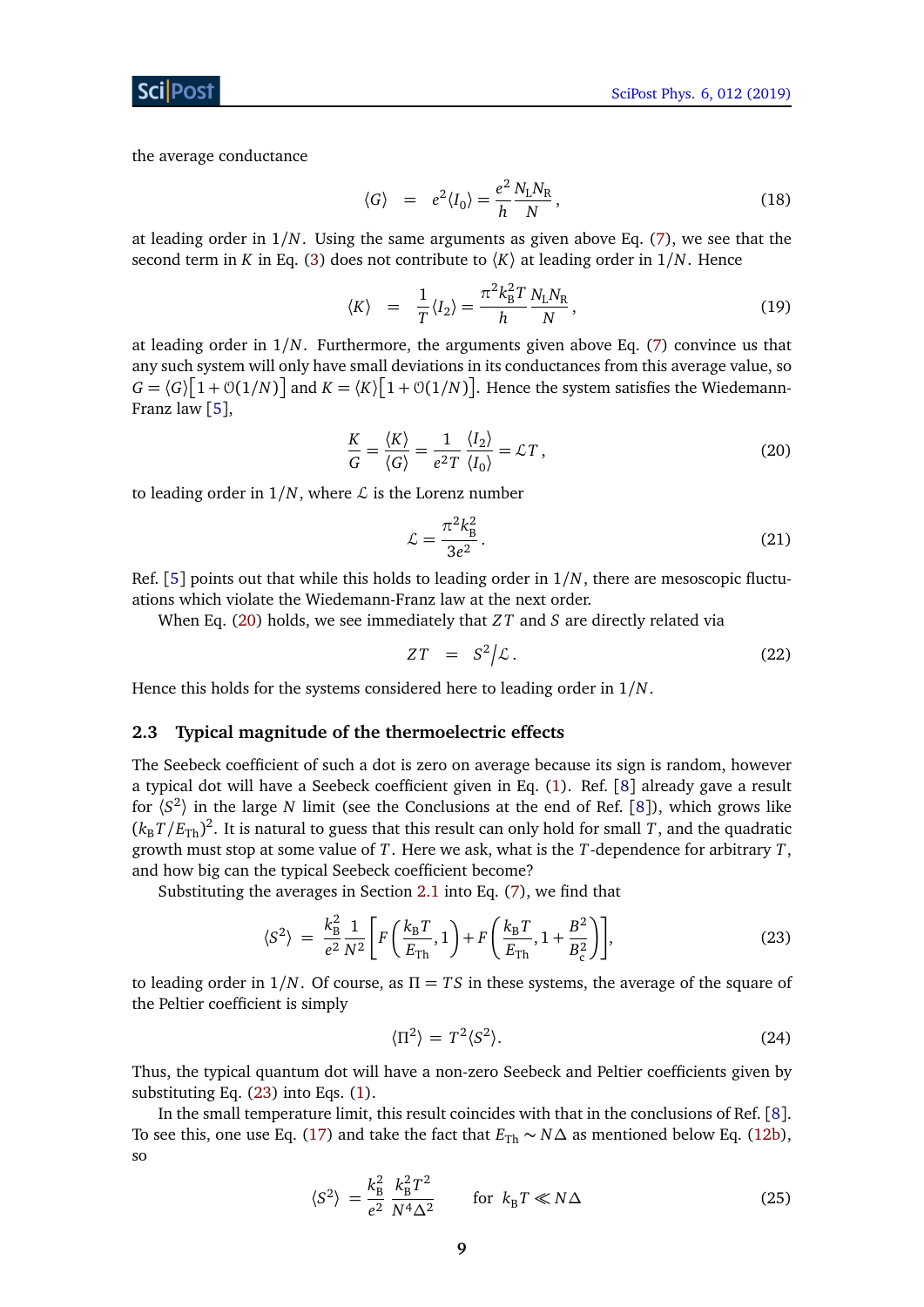## ScilPost

as in Refs. [[8,](#page-20-6) [11](#page-20-7)], for a level spacing of *∆*. An attentive reader will note that the numerical value of the constant of proportionality is a little different here from in Refs. [[8,](#page-20-6)[11](#page-20-7)], because of an ambiguity of order one in the choice of definition of  $E_{\text{Th}}$ , see our Eq. [\(12b\)](#page-5-2).

The crucial points are that the quadratic growth of  $\langle S^2 \rangle$  with *T* is only for extremely small *T* (so small it is barely visible in the plot in Fig. [3b](#page-7-1)), and that there is a peak in  $\langle S^2 \rangle$  at  $k_B T / E_{\text{Th}} \simeq 0.48$  and  $B \ll B_C$ . The maximum value, given by this peak, is

$$
\langle S^2 \rangle_{\text{max}} \simeq 0.88 \times \left(\frac{1}{N} \frac{k_B}{e}\right)^2. \tag{26}
$$

The full non-linear dependence on  $k_B T / E_{Th}$  shown in Fig. [3b](#page-7-1), combined with the fact that *E*Th ∼ *N∆*, means that the dependence of 〈*S* 2 〉 on both *T* and *N* is non-linear. Broadly speaking there are four regimes of behaviour, in order of increasing temperature,

- At very small *T* [[8,](#page-20-6)[11](#page-20-7)], we have  $\langle S^2 \rangle \sim N^{-4}T^2$ . This regime with  $T^2$  behaviour is almost too small to see in the plot in Fig. [3b](#page-7-1).
- There is a regime of approximately linear *T*-dependence visible in Fig. [3b](#page-7-1), created by the cross-over from the quadratic small *T*-dependence to the peak at  $k_B T \sim E_{Th}/2$ . In this regime<sup>[4](#page-9-2)</sup>,  $\langle S^2 \rangle$  goes like  $N^{-3}T$ .
- The regime of the peak ( $k_B T \sim E_{\text{Th}}/2$ ) has  $\langle S^2 \rangle$  going like  $N^{-2}$ .
- The regime where  $k_B T \gg E_{Th}/2$ , has  $\langle S^2 \rangle$  which decays with increasing *T*, going like 1*/*(*N T*).

The different dependences on *N* in these four different temperature regimes should be observable in those experiments where one can easily vary the lead width with split gates.

For large magnetic fields,  $B\gg B_\mathrm{c}$ , the value of  $\langle S^2\rangle$  at any  $T$  is half that with  $B=0$  at the same *T* .

### <span id="page-9-0"></span>**2.4 Average figure of merit**

To get the average of the dimensionless figure of merit, *Z T*, we can substitute the averages in Section [2.1](#page-5-0) into Eq. [\(8\)](#page-5-1), or we can simply substitute Eq. [\(23\)](#page-8-1) into Eq. [\(22\)](#page-8-3). In either case we find that

<span id="page-9-1"></span>
$$
\langle ZT \rangle = \frac{3}{\pi^2 N^2} \left[ F\left(\frac{k_\text{B}T}{E_{\text{Th}}}, 1\right) + F\left(\frac{k_\text{B}T}{E_{\text{Th}}}, 1 + \frac{B^2}{B_c^2}\right) \right]. \tag{27}
$$

The conditions that maximize  $\langle ZT \rangle$  are the same as those that maximize  $\langle S^2 \rangle$  (from the curves in Fig. [3,](#page-7-1) we see this requires  $k_B T / E_{\text{Th}} \simeq 0.48$  and  $B \ll B_c$ ), and its maximum value is

$$
\langle ZT \rangle_{\text{max}} \simeq 0.27 \times \frac{1}{N^2},\tag{28}
$$

while it will be much smaller for  $k_B T \ll E_{Th}$  or  $k_B T \gg E_{Th}$ . For large magnetic fields,  $B \gg B_c$ , the value of  $\langle ZT \rangle$  at any *T* is half that with  $B = 0$  at the same *T*.

<span id="page-9-2"></span><sup>&</sup>lt;sup>4</sup>We thank the anonymous referee for pointing out that this linear *T* regime has a *N*<sup>-3</sup> dependence, which led us to discuss all four regimes in this manner.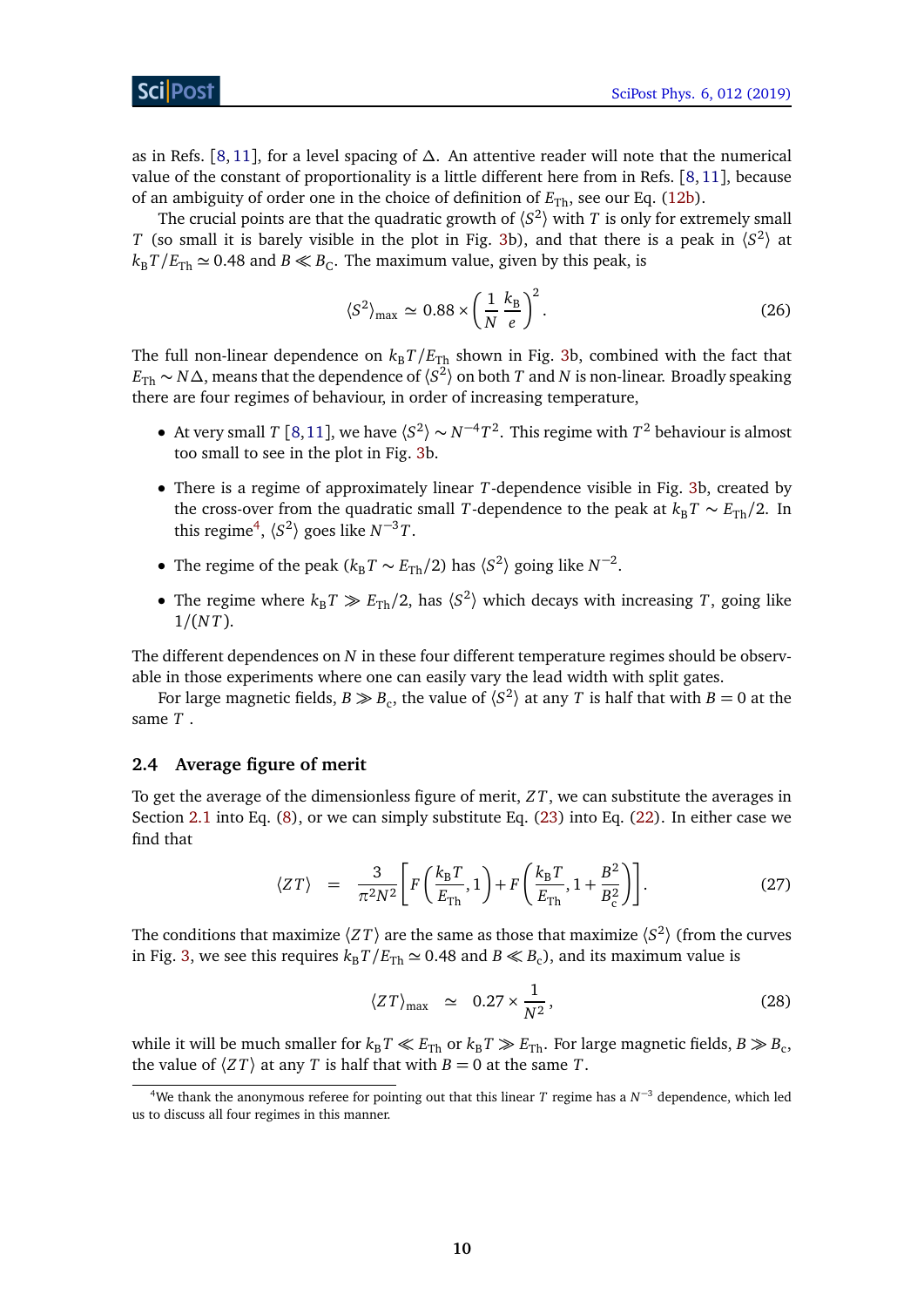## <span id="page-10-0"></span>**3 Universality of the Seebeck coefficient and figure of merit**

Mesoscopic conductance fluctuations are well-known to have a "universal" magnitude, and are hence referred to as *universal conductance fluctuations*. This magnitude is given by the square-root of the variance which goes like  $N_{\rm L}^2 N_{\rm R}^2 / N^4$ , where  $N = N_{\rm L} + N_{\rm R}$ . Hence, they are "universal" in the sense that they do not change if one multiplies the width of all leads by the same amount. To be more precise, if we define an asymmetry parameter

$$
n_{\text{asym}} = \frac{N_{\text{L}} - N_{\text{R}}}{N},\tag{29}
$$

then the variance of the conductance fluctuations can be written as

$$
\text{var}[G] = \left(\frac{e^2}{h} \left(1 - n_{\text{asym}}^2\right)\right)^2 \times \left(\begin{array}{c} \text{dimensionless function} \\ \text{of } k_{\text{B}} T / E_{\text{Th}} \& B / B_c \end{array}\right),
$$

which is universal in the sense that it does not depend on *N*. Actually, this is only true when var[*G*] does not depend on  $E_{Th}$  (i.e. at low enough temperature that  $k_B T \ll E_{Th}$ ), because  $E_{Th}$ in Eq. [\(12\)](#page-6-2) changes when one changes *N* (by rescaling the lead widths), whether or not one rescales the system size by the same amount as the lead widths.

Both the average figure of merit  $\langle ZT \rangle$  in Eq. [\(27\)](#page-9-1), and the typical magnitude of the Seebeck coefficient  $\sqrt{\langle S^2 \rangle}$  in Eq. [\(23\)](#page-8-1) depend on  $N = N_\text{L} + N_\text{R}$ , and so are not universal in the same way as the universal conductance fluctuations. However, they are universal in the sense that they are independent of the asymmetry parameter  $n_{\text{asym}}.$  For example, the value of  $\langle ZT \rangle$  or  $\langle S^2 \rangle$  is the same for a system with highly asymmetric leads with  $N_L = 100$  and  $N_R = 300$ , as it is for a system with symmetric leads with  $N_L = N_R = 200$ . Unlike the universality of conductance fluctuations, this universality of  $\langle ZT \rangle$  and  $\langle S^2 \rangle$  holds for all  $T$ , since  $E_{\text{Th}}$  in Eq. [\(12\)](#page-6-2) depends on *N* but not on  $n_{\text{asym}}$ .

## <span id="page-10-1"></span>**4 Full probability distributions**

To calculate the full probability distribution of the thermoelectric coefficients, *S* and *Π*, or the figure of merit, *Z T*, we calculate all moments of these quantities. For large *N*, we can use the same logic as above Eqs. [\(7\)](#page-5-1) to write these moments as

<span id="page-10-2"></span>
$$
\left\langle S^{2m} \right\rangle = \frac{\left\langle I_1^{2m} \right\rangle}{\left\langle I_0 \right\rangle^{2m}} \left[ 1 + \mathcal{O}[1/N] \right],\tag{30}
$$

$$
\langle (ZT)^m \rangle = \frac{\langle I_1^{2m} \rangle}{\langle I_2 \rangle^m \langle I_0 \rangle^m} \left[ 1 + \mathcal{O}[1/N] \right] \tag{31}
$$

for integer *m*. It is also important to note that  $\langle S^{2m} \rangle$  goes like  $N^{-2}$ , while  $\langle S^{2m+1} \rangle$  goes like *N*<sup>−3</sup>. Thus to leading order in 1/*N* we can take the odd moments of *S* to be zero. Of course, the moments of the Peltier coefficients are simply given by the moments of the Seebeck coefficient via  $\left\langle \Pi^m \right\rangle = T^m \big\langle S^m \big\rangle$  for even and odd  $m.$ 

Thus to calculate  $\left\langle S^{2m}\right\rangle$  or  $\left\langle (ZT)^m\right\rangle$ , we need the average of  $I^{2m}_1$  which contains the product of 2*m* transmission functions. This means that we need to calculate the average of arbitrary products of transmission functions. For this, it is convenient to use Eq. [\(10\)](#page-6-3) to define  $\delta\mathcal{T}(E)$ as the fluctuations of the transmission away from its average value,  $\big\langle \mathfrak{T}(E) \big\rangle$ . As  $\big\langle \mathfrak{T}(E_i) \big\rangle$  is independent of  $E_i$ , see Eq. [\(9\)](#page-6-4), nothing changes if one replaces  $\mathfrak{T}(E)$  by  $\delta \mathfrak{T}(E_i)$  in the integrand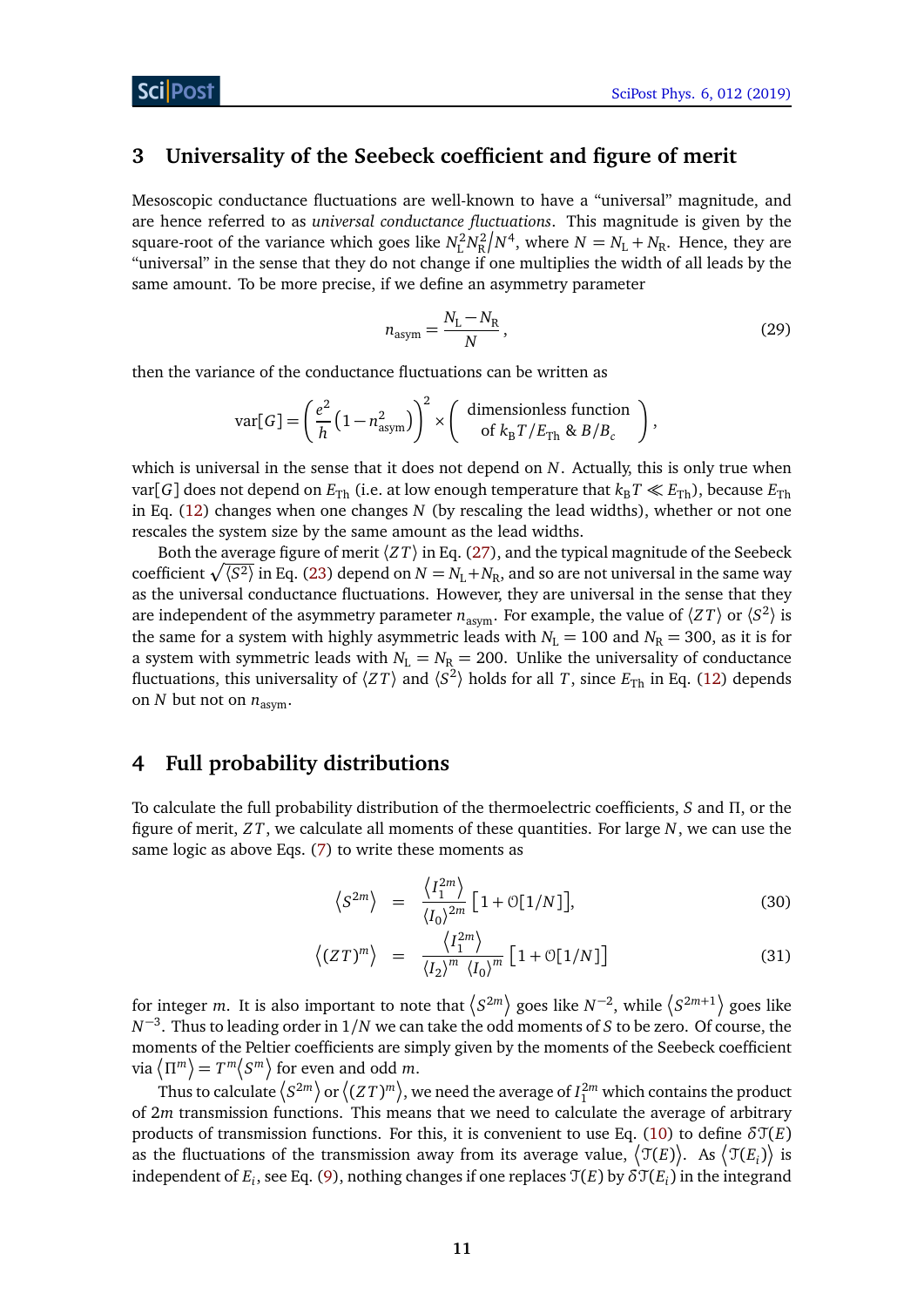ScilPos

of  $I_1$ . Thus

<span id="page-11-1"></span>
$$
\langle I_1^{2m} \rangle = \int \frac{dE_1 dE_2 \cdots dE_{2m}}{h^m} E_1 f'(E_1) E_2 f'(E_2) \cdots E_{2m} f'(E_{2m})
$$

$$
\times \langle \delta \mathfrak{T}(E_1) \delta \mathfrak{T}(E_2) \cdots \delta \mathfrak{T}(E_{2m}) \rangle, \tag{32}
$$

where, without loss of generality, we have measured all energies from the electrochemical potential.

Then, the diagrammatics performed in section [5.3](#page-17-0) gives us the averages of transmission functions in Eq. [\(32\)](#page-11-1). For example, the average for  $m = 4$  to leading order in  $1/N$  is

<span id="page-11-4"></span>
$$
\langle \delta \mathfrak{T}(E_1) \delta \mathfrak{T}(E_2) \delta \mathfrak{T}(E_3) \delta \mathfrak{T}(E_4) \rangle = \langle \delta \mathfrak{T}(E_1) \delta \mathfrak{T}(E_2) \rangle \langle \delta \mathfrak{T}(E_3) \delta \mathfrak{T}(E_4) \rangle + \langle \delta \mathfrak{T}(E_1) \delta \mathfrak{T}(E_3) \rangle \langle \delta \mathfrak{T}(E_2) \delta \mathfrak{T}(E_4) \rangle + \langle \delta \mathfrak{T}(E_1) \delta \mathfrak{T}(E_4) \rangle \langle \delta \mathfrak{T}(E_2) \delta \mathfrak{T}(E_3) \rangle, \tag{33}
$$

where the three terms contain all possible pairwise combinations of of  $E_1, E_2, E_3, E_4$ . Turning now to arbitrary  $m$ , the diagrammatic rules tell us that  $\big<\delta\mathfrak{T}(E_1)\delta\mathfrak{T}(E_2)\cdots\delta\mathfrak{T}(E_{2m})\big>$  (to leading order in 1*/N*) is a sum with (2*m*)!*/*(2 *<sup>m</sup>m*!) terms, in which each term contains the product of pairwise averages, and the sum is over all pairwise combinations of  $E_1, E_2, \cdots E_{2m}$  (with the ordering in each pair being irrelevant).

In the context of  $\left\langle I_1^{2m}\right\rangle$  in Eq. [\(32\)](#page-11-1), these sums over pairwise combination of energies are greatly simplified by the fact that we integrate over all energies. As a result each of the (2*m*)!*/*(2 *<sup>m</sup>m*!) terms in the sum gives the same integral, each of which equals *m* products of the integral in  $\langle I_1^2 \rangle$ . Thus

<span id="page-11-2"></span>
$$
\left\langle I_1^{2m} \right\rangle = \frac{(2m)!}{2^m m!} \left\langle I_1^2 \right\rangle^m, \tag{34}
$$

for any integer m. For what follows, we also note that the same rules easily give  $\left\langle I_1^{2m-1}\right\rangle=0$ for integer *m* (to leading order in 1*/N*). Substituting Eq [\(34\)](#page-11-2) into Eq. [\(30\)](#page-10-2) then gives

$$
\left\langle S^{2m} \right\rangle = \frac{(2m)!}{2^m m!} \left\langle S^2 \right\rangle^m, \qquad \left\langle S^{2m+1} \right\rangle = 0, \tag{35}
$$

to leading order in 1*/N*. Similarly, using Eq. [\(31\)](#page-10-2), we see that the moments of the figure of merit are

$$
\langle (ZT)^m \rangle = \frac{(2m)!}{2^m m!} \langle ZT \rangle^m, \tag{36}
$$

to leading order in 1*/N*.

Since these results give all moments of the probability distributions, one can find the probability distribution itself using the results in Appendix [A.](#page-19-0) Then one sees that the probability distribution of  $I_1$  is a Gaussian;

<span id="page-11-3"></span>
$$
P(I_1) = \sqrt{\frac{1}{2\pi \langle I_1^2 \rangle}} \exp \left[ -\frac{I_1^2}{2 \langle I_1^2 \rangle} \right].
$$
 (37)

### <span id="page-11-0"></span>**4.1 Full distribution of the thermoelectric coefficients**

Given Eqs. [\(4,](#page-5-4)[37\)](#page-11-3) we see that the Seebeck coefficient, *S*, has a Gaussian probability distribution,

$$
P(S) = \sqrt{\frac{1}{2\pi\langle S^2 \rangle}} \exp\left[-\frac{S^2}{2\langle S^2 \rangle}\right].
$$
 (38)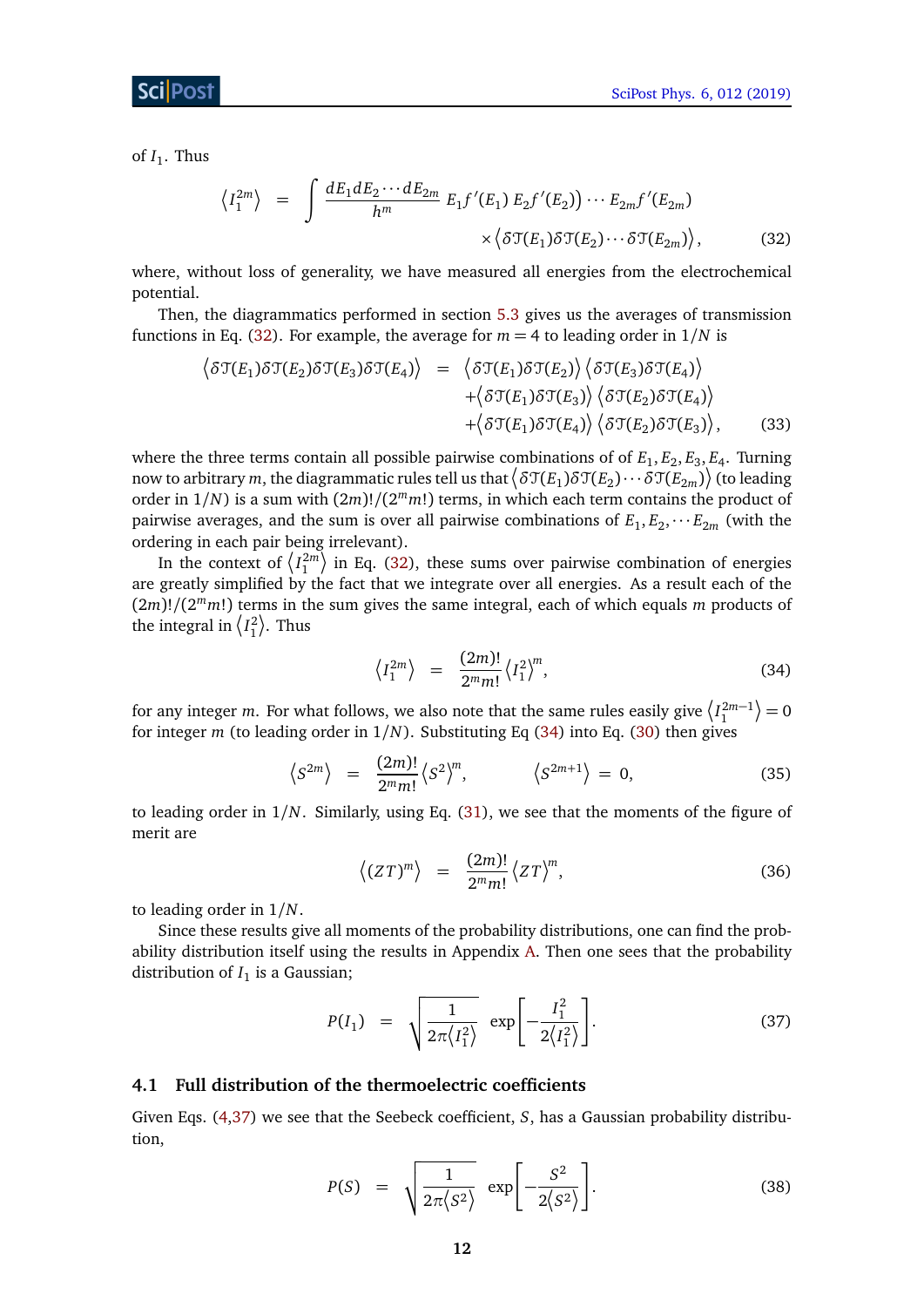This Gaussian at large *N* was predicted from general arguments in Refs. [[8,](#page-20-6) [9](#page-20-8)], without giving the form of  $\langle S^2 \rangle$  outside the limit of small *T*. Our Eq. [\(23\)](#page-8-1) gives  $\langle S^2 \rangle$  for arbitrary *T* and *B*, and hence completely determines the distribution of *S* for large *N*. Turning to the Peltier coefficient, the fact that  $\Pi = TS$  in these systems directly means that  $P(\Pi) = (2\pi \langle \Pi^2 \rangle)^{-1/2} \exp[-\Pi^2/2 \langle \Pi^2 \rangle].$ 

One can compare the Gaussian distribution of *S* at large *N*, with the distributions at small *N* in Refs. [[8,](#page-20-6) [9](#page-20-8)], they show discontinuities at small *S* which are absent in the distribution at large *N*.

#### <span id="page-12-0"></span>**4.2 Full distribution of the figure of merit**

Since  $I_1$  follows a Gaussian distribution and  $ZT$  goes like  $I_1^2$ , it only takes one line of algebra (see appendix [A\)](#page-19-0), to see that the distribution of *Z T* is

$$
P(ZT > 0) = \sqrt{\frac{1}{2\pi \langle ZT \rangle ZT}} \exp \left[ -\frac{ZT}{2\langle ZT \rangle} \right],
$$
 (39)

while  $P(ZT < 0) = 0.$  This probability distribution is full determined by its average,  $\big\langle ZT \big\rangle$ , given in Eq. [\(27\)](#page-9-1).

This distribution tells us that the probability a sample has a value of *Z T* which is more than  $\alpha$  times the average, is given by  $1 - erf(\sqrt{\alpha/2})$ , where erf(*x*) is an error function. It tells us that 2.5% of samples will have a value of *Z T* which is more than 5 times bigger than the average, but only in 0.16% of samples will have a value of *Z T* which is more than 10 times bigger than the average. The square-root divergence at small *Z T* means there is a high probability of samples having smaller *Z T* than average, for example there is a 25% chance that a sample has *Z T* less than one tenth of the average.

## <span id="page-12-1"></span>**5 Diagrammatics for open chaotic or disordered dots**

This work uses the diagrammatic method developed in Refs. [[28](#page-21-13)[–33,](#page-22-0)[35,](#page-22-2)[36](#page-22-3)] for correlations in transport, both quantum noise effects and conductance fluctuations, which built on the earlier work on mesoscopic corrections [[37](#page-22-4)[–42](#page-22-5)]. These works showed that open quantum chaotic systems obey random matrix theory, as was already shown for closed systems in Refs. [[26,](#page-21-12)[27,](#page-21-14) [43](#page-22-6)], however in the process they developed simple diagrammatic rules to calculate averages of transmission functions which work for both random matrices and the semiclassical limit of quantum chaotic systems.

To draw the diagrams, one notes that the transmission function  $\mathcal{T}(E) = \sum_{ij} t_{ij}(E) t_{ij}^*(E)$ , where *j* is summed over all modes of the left lead, and *i* is summed over all modes of the right lead. Here  $t_{ij}(E)$  is the *i* jth element of the part of the system's scattering matrix which corresponds to particles going from the left reservoir the the right reservoir. Each factor of  $t_{ij}(E)$  or  $t_{ij}^*(E)$  can be represented as a sum over all trajectories from left to right, so  $\mathfrak{T}(E_1)\mathfrak{T}(E_2) = \sum_{i_1,i_1} \sum_{i_2,i_2} t_{i_1j_1}(E_1)t_i^*$  $i_{1}j_{1}$ <sup>(</sup>*E*<sub>1</sub>)*t***<sub>***i***<sub>2</sub></sub><sub>***j***<sub>2</sub></sub>(***E***<sub>2</sub>)***t***<sup>\*</sup><sub>***i***<sub>2</sub></sub>**  $i_{2j_2}(E_2)$ , corresponds to four trajectories from left to right. It is convenient to draw the trajectories associated with factors of *t*(*E*) as solid lines and the trajectories associated with factors of *t* ∗ (*E*) as dashed line, and to use different colours for different energies. See the example in Fig. [4.](#page-13-0) Any solid trajectory that is not paired with a dashed trajectory (and vice-versa) at every moment will average to zero. Broadly speaking, this is because each trajectory's contribution to  $t_{ij}(E)$  is proportional to a factor whose phase is that trajectory's action in units of ħ*h*. If a trajectory is unpaired, its phase will be statistically independent of the phase of the other trajectories, and averaging over the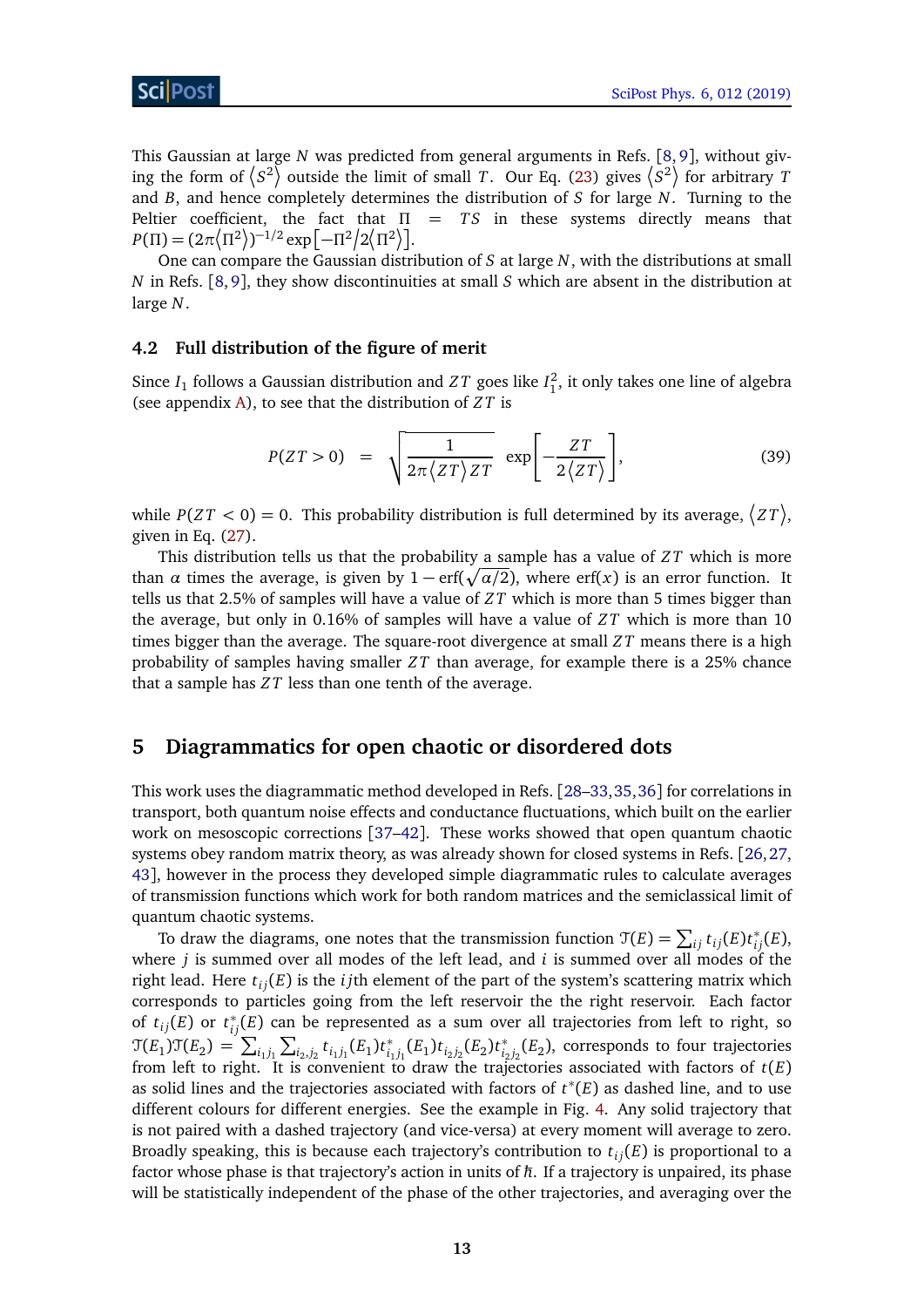<span id="page-13-0"></span>

Figure 4: This sketch indicates how to go from (a) physical trajectories in an disordered open dot to (b) the slightly more abstract diagrams used to calculate the transport properties, such as the diagrams in Figs. [5](#page-14-1) and [6.](#page-15-1) The equivalent for chaotic systems are trajectories which bounce back and forth inside the dot, but when unfolded look similar to the diagrams in (b), with paths diverging and converging from each other. In (b) we use a triangle to indicate an encounter that touches a lead, and a rectangle to indicate an encounter inside the system; this notation is carried over into Figs. [5](#page-14-1) and [6.](#page-15-1)

ensemble will correspond to averaging over large fluctuations in the phase, which means the average will be zero. The simplest trajectory pairing is to pair the two trajectories with the same energy. This gives  $\big\langle\mathfrak{T}(E_1)\mathfrak{T}(E_2)\big\rangle=\big\langle\mathfrak{T}(E_1)\big\rangle\big\langle\mathfrak{T}(E_2)\big\rangle.$  Given Eq. [\(10\)](#page-6-3), such pairings give no contribution to  $\big<\delta\mathfrak{T}(E_1)\delta\mathfrak{T}(E_2)\big>$ , which means that the contributions to  $\big<\delta\mathfrak{T}(E_1)\delta\mathfrak{T}(E_2)\big>$ come from more complicated pairings. Such more complicated pairings involve a solid trajectory paired with a given dashed trajectory for part of the time, but pairs meet at "encounters" where the pairings swap, for examples see Figs. [4-](#page-13-0)[6.](#page-15-1) There are many such contributions, and only the ones at leading order in 1*/N* are discussed here.

The diagrammatic rules are derived in sections VI and VII of Ref. [[28](#page-21-13)], and are summarized in Ref. [[44](#page-22-7)] (although Ref. [[44](#page-22-7)] also includes rules for superconducting reservoirs). The rules relevant here are as follows.

1. A trajectory-pair consisting of one solid trajectory with energy *E<sup>i</sup>* and one dashed trajectory with energy  $E_i$  gives a factor of

$$
\frac{1}{N} \frac{1}{1 - i(E_i - E_j)/E_{\text{Th}} + \chi(B/B_c)^2},\tag{40}
$$

with  $\chi = 1$  for time-reversed trajectories (marked with TR in Fig. [6\)](#page-15-1) and with  $\chi = 0$ otherwise.

- 2. A trajectory-pair that ends at lead *i* while not in an encounter, gives a factor of *N<sup>i</sup>* . In Figs. [5](#page-14-1) and [6,](#page-15-1) these are marked by the small circles on the left of the diagram for lead L, and small circles on the right for lead R.
- 3. An encounter touching lead *i* gives a factor of *N<sup>i</sup>* , irrespective of how many trajectorypairs meet at the encounter, and thereby end at the lead. In Fig. [5](#page-14-1) these are marked by the triangles on the left of the diagram for lead L and triangles on the right of the diagram for lead R (there are no such contributions in Figs. [6\)](#page-15-1). This rule is not general, but applies to all the encounters touching leads that occur in the diagrams shown in this work.
- 4. An encounter inside the dot gives a factor of −*N* × (1 + *κ*). In Figs. [5](#page-14-1) and [6,](#page-15-1) these are marked by the rectangular boxes. The factor of (−*N*) is there for any encounter, no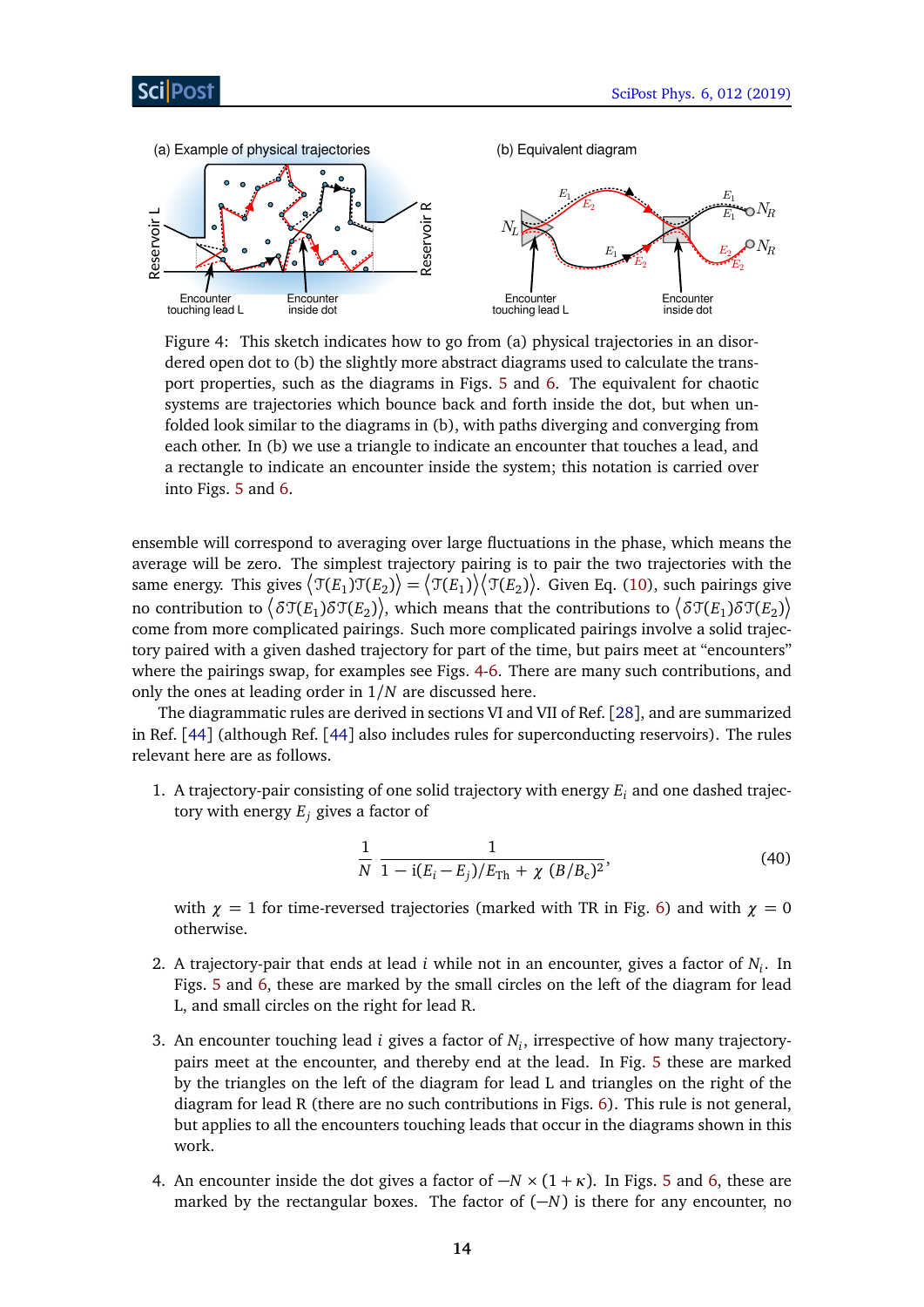# **Post**

<span id="page-14-1"></span>

Figure 5: The leading order in  $1/N$  contributions to  $\big<\delta\mathfrak{T}(E_1)\delta\mathfrak{T}(E_2)\big>$  without timereversed trajectory-pairs; in other words, the trajectories in these contributions all go in the same direction in all trajectory pairs. These contributions are hence independent of the external *B*-field. The physical meaning of such contributions is indicated in Fig. [4.](#page-13-0) The solid black trajectory correspond to a contribution to  $t(E_1)$ , and the dashed black trajectory corresponds to contribution to  $t^*(E_1)$ . The solid red trajectory correspond to a contribution to  $t(E_2)$ , and the dashed red one to contribution to *t*<sup>∗</sup>(*E*<sub>2</sub>). Triangles indicating encounters that touch the leads, and rectangles indicating encounters inside the system. Note that contributions II and III are only different because of how they couple to the leads. Contribution II has the four paths together in an encounter at lead L, while they are in two pairs at lead R. In contrast, contribution III has the paths in two pairs at lead l, while the encounter is at lead R. One must have both these contributions.

matter how many trajectories meet at the encounter. The *N*-independent factor of *κ* contains the encounter's dependence on energy differences and B field, and depends on details of the encounter in the manner shown in Fig. [7.](#page-16-0) Note that  $\kappa = 0$  for any encounter in the limit where all energies are equal ( $E_1=E_2$ , etc) and there is no external magnetic field  $(B = 0)$ .

# <span id="page-14-0"></span>**5.1** Diagrams for  $\langle T(E) \rangle$

At leading order in  $1/N$  there is only one diagram for  $\big\langle T(E)\big\rangle$ , it is one in which the trajectories form a single pair from lead L to lead R. Thus there is one trajectory-pair and it is not timereversed, thus its weight is given by rule 1 in the above list, with  $E_i = E_i = E$  and  $\chi = 0$ . One end of the trajectory pair is on lead L and the other on lead R, with weights given by rule 2 in the above list. There are no encounters, so the other rules in the above list are not necessary. Thus we conclude that  $\big\langle T(E)\big\rangle$  to leading order in  $1/N$  is given by the result in Eq. [\(9\)](#page-6-4).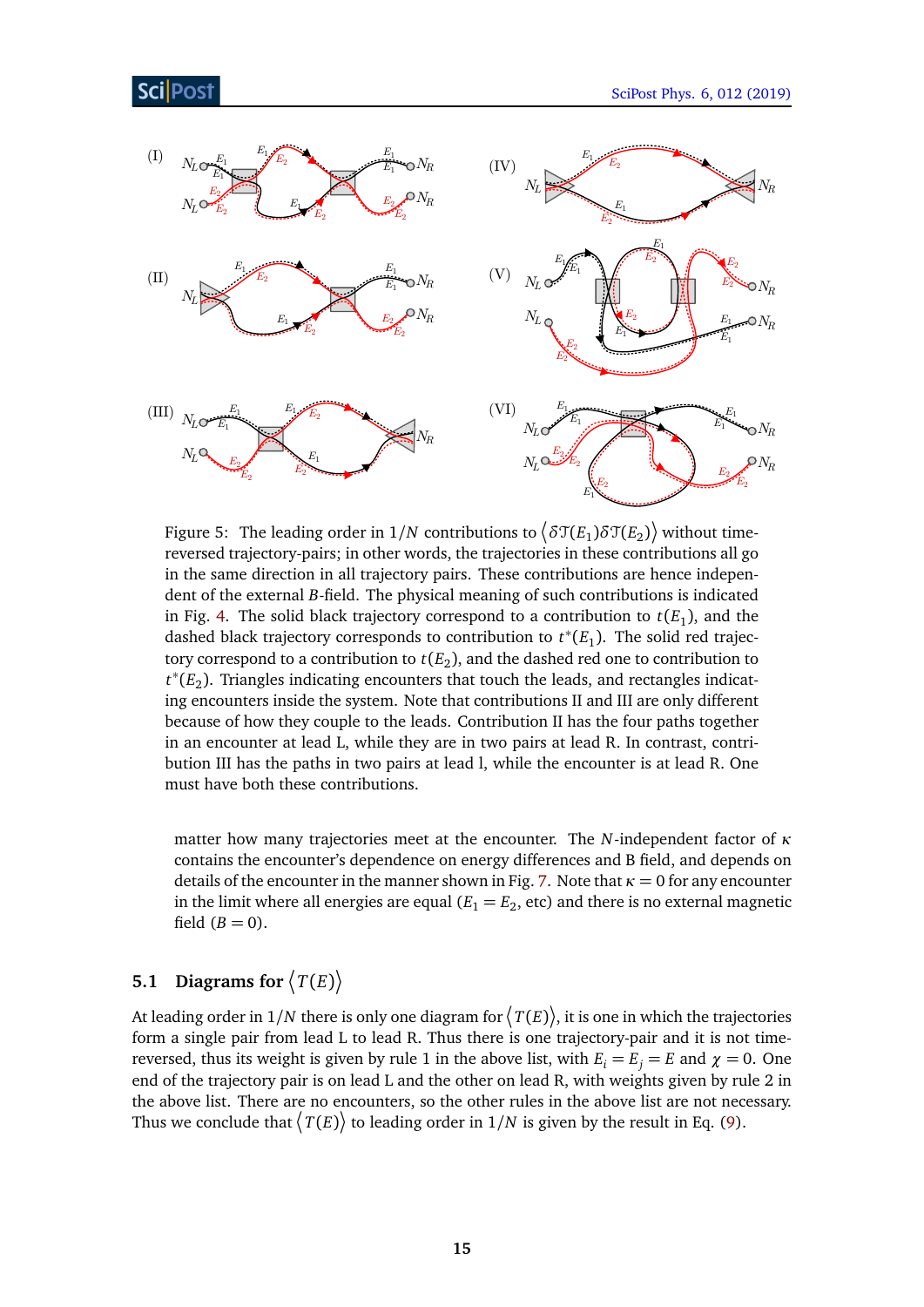## Sci Post

<span id="page-15-1"></span>

Figure 6: Leading order in  $1/N$  contributions to  $\big\langle \delta\mathfrak{T}(E_1)\delta\mathfrak{T}(E_2) \big\rangle$  which contain some time-reversed (TR) trajectory-pairs (some of the trajectory pairs consist of trajectories going in opposite directions). These time-reversed trajectory-pairs are marked with "TR", such trajectory-pairs are cooperons in the language of disordered systems. Each diagram here corresponds on one in Fig. [5,](#page-14-1) but with the red trajectories passing though the encounters in the opposite way. However, this is not possible for the contributions in Fig. [5](#page-14-1) with encounters at the leads (contributions II, III, and IV), meaning there are only the above three diagrams containing TR trajectory-pairs.

# <span id="page-15-0"></span>**5.2 Diagrams for**  $\left\langle \delta \mathcal{T}(E_1) \delta \mathcal{T}(E_2) \right\rangle$

To calculate the typical magnitude of the thermoelectric coefficients or the average figure of merit in the large *N* limit, we need to evaluate all the leading-order diagrams that contribute to  $\big<\delta\mathfrak{T}(E_1)\delta\mathfrak{T}(E_2)\big>$  to arrive at Eq. [\(11\)](#page-6-0). These were discussed in Ref. [[28,](#page-21-13)[33](#page-22-0)], and are shown in Fig. [5.](#page-14-1) Using the diagrammatic rules, one can convince oneself that these are the only diagrams that are order zero in *N*, and that all others (such as those including weak-localization loops) are higher order in 1*/N*. Thus, for large *N*, we only need to consider the diagrams in Figs. [5](#page-14-1) and [6.](#page-15-1)

Giving weights to these diagrams following the above rules, we see that contribution I in Fig [5](#page-14-1) has two encounters with  $\kappa = 0$ , so its total weight is

$$
W_{\rm I} = \frac{N_{\rm L}^2 N_{\rm R}^2}{N^4} \left[ 1 + \frac{(E_2 - E_1)^2}{E_{\rm Th}^2} \right]^{-1} . \tag{41}
$$

The weights of contributions II, III and IV are

$$
W_{\rm II} = -\frac{N_{\rm L}N_{\rm R}^2}{N^3} \left[ 1 + \frac{(E_2 - E_1)^2}{E_{\rm Th}^2} \right]^{-1},\tag{42}
$$

$$
W_{\text{III}} = -\frac{N_{\text{L}}^2 N_{\text{R}}}{N^3} \left[ 1 + \frac{(E_2 - E_1)^2}{E_{\text{Th}}^2} \right]^{-1},\tag{43}
$$

$$
W_{\text{IV}} = \frac{N_{\text{L}}N_{\text{R}}}{N^2} \left[ 1 + \frac{(E_2 - E_1)^2}{E_{\text{Th}}^2} \right]^{-1},\tag{44}
$$

which means that they sum to zero;  $W_{\text{II}} + W_{\text{III}} + W_{\text{IV}} = 0$ .

Contributions V and VI have more complicated encounters with non-zero *κ*. Contribution V has two encounters, with trajectories pairs contributing the same as in  $W_{\text{I}}$ , however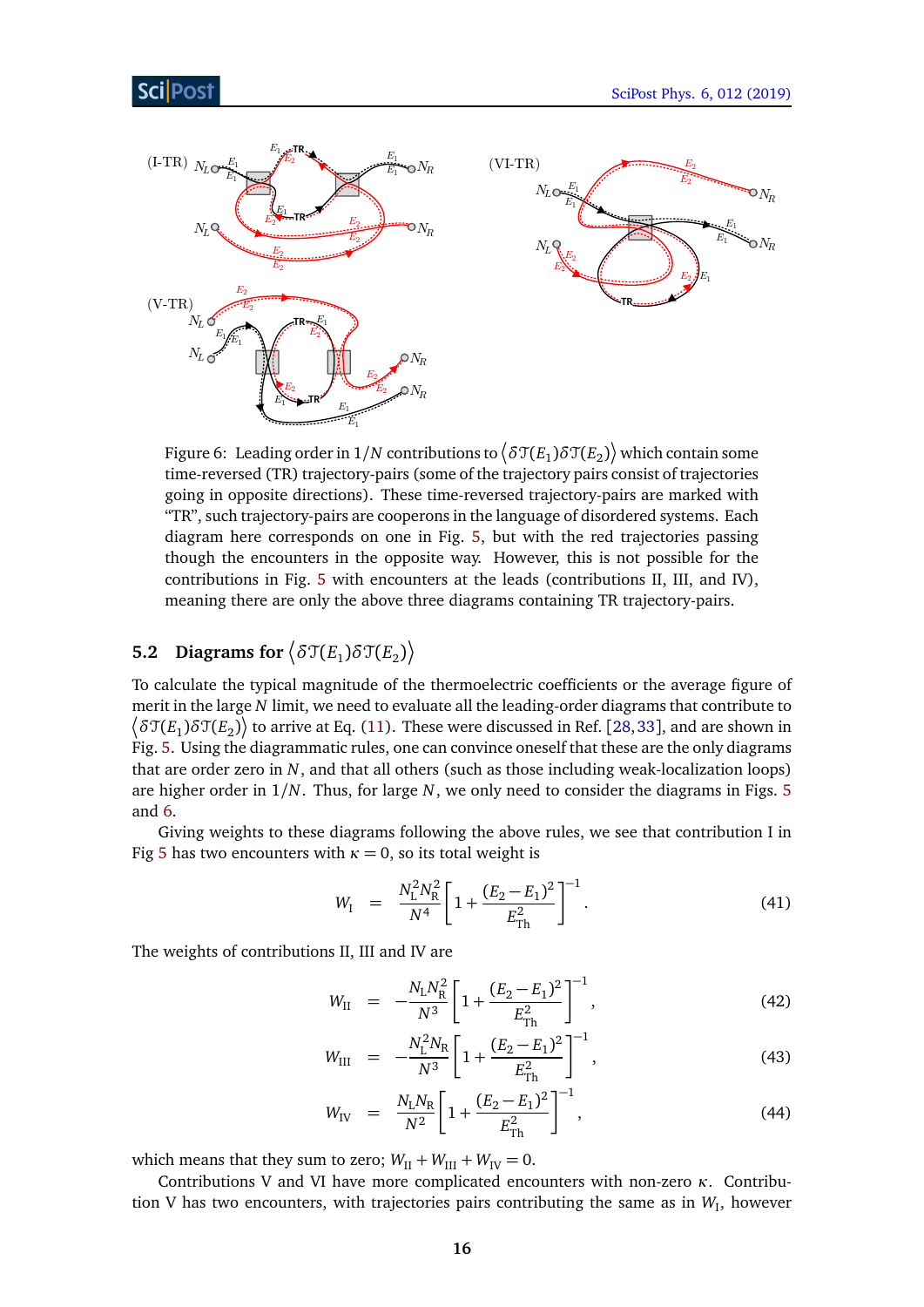<span id="page-16-0"></span>

Figure 7: An encounter's contribution is  $-N \times [1 + \kappa]$ , where *κ*'s dependence on energies and the magnetic field is different for different encounters. The value of *κ* for various encounters is given here. Sections VI and VII of Ref. [[28](#page-21-13)] explain the origin of these contributions.

one encounter has  $\kappa = i(E_2 - E_1)/E_{\text{Th}}$ , and the other has  $\kappa = -i(E_2 - E_1)/E_{\text{Th}}$ . Hence, the contribution's weight is

$$
W_{\rm V} = \frac{N_{\rm L}^2 N_{\rm R}^2}{N^4},\tag{45}
$$

where the energy dependence that came from the encounters exactly cancelled the energy dependence that came from the trajectory-pairs. The contribution VI has an encounter with  $\kappa = i(E_2 - E_1)/E_{\text{Th}}$ , hence the contribution's weight is

$$
W_{\text{VI}} = -\frac{N_{\text{L}}^2 N_{\text{R}}^2}{N^4},\tag{46}
$$

where again there is exact cancellation between the energy dependence that came from the encounter and that which came from the trajectory-pair. Hence, these two contributions also sum to zero;  $W_V + W_{VI} = 0$ .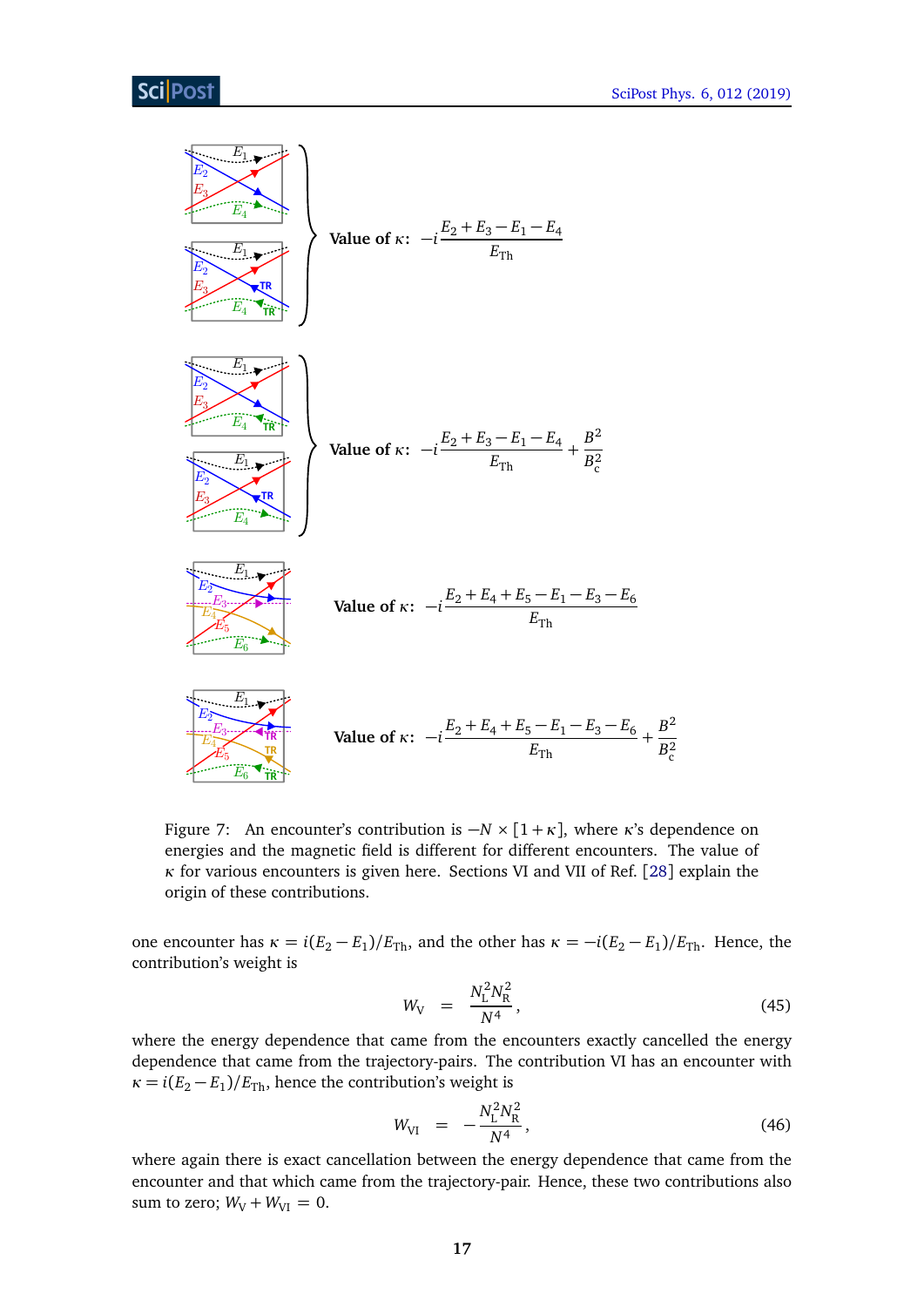Now we turn to the contributions which involve some time-reversed trajectory-pairs, which are shown in Fig. [6.](#page-15-1) The contribution I-TR has encounters with the same weight as contribution I, but with the trajectory-pairs marked with "TR" have extra factors of  $(B/B_c)^2$  in the denominator, hence its weight is

$$
W_{\text{I-TR}} = \frac{N_{\text{L}}^2 N_{\text{R}}^2}{N^4} \left[ 1 + \frac{(E_2 - E_1)^2}{E_{\text{Th}}^2} + \frac{B^2}{B_{\text{c}}^2} \right]^{-1} . \tag{47}
$$

The contributions V-TR and VI-TR are similar to those of V and VI, but both the encounters and the trajectory pairs have extra factors of  $(B/B_c)^2$ . Remarkably, these factors are arranged in such a manner that they all cancel, and the contributions are *B*-independent. Thus

$$
W_{V-TR} = -W_{IV-TR} = \frac{N_{L}^{2} N_{R}^{2}}{N^{4}}, \qquad (48)
$$

so again these two contributions sum to zero. Note that it would be very odd if contributions V-TR and VI-TR did not sum to zero, since one expects on general grounds that the correlations decay with increasing *B*, so non-cancelling *B*-independent contributions should not exist.

Thus, in conclusion, the sum of all contributions to  $\big<\delta\mathfrak{T}(E_1)\delta\mathfrak{T}(E_2)\big>$  is equal to the sum of the weights of contributions I and I-TR, and this is what is given in Eq. [\(11\)](#page-6-0). All the above cancellations between contributions makes one wonder if there is a deeper principle at play here, however we see no such principle at the level of the sums over semiclassical trajectories considered here.

#### <span id="page-17-0"></span>**5.3 Diagrams for higher order correlators**

The objective of this section is to argue that the diagrammatic rules tell us that an *M*th order transmission correlators of the form  $\big<\delta\mathfrak{T}(E_1)\delta\mathfrak{T}(E_2)\cdots\delta\mathfrak{T}(E_M)\big>$ , is given by all possible pairwise groupings of the transmission coefficients, see in and below Eq. [\(33\)](#page-11-4).

The  $M$ th order transmission correlators of the form  $\big<\delta\mathfrak{T}(E_1)\delta\mathfrak{T}(E_2)\cdots\delta\mathfrak{T}(E_M)\big>$ , consists of 2*M* trajectories from lead L to lead R, as sketched on the left in Fig. [8.](#page-18-1) Such contributions average to zero unless all the trajectories they contain are paired up at all time (switching pairing at encounters). In addition, because of the definition in Eq. [\(10\)](#page-6-3), a contribution is also zero if any trajectory is only paired with its partner of the same energy.

We will see that for large *N*, the leading order contributions to this correlation are of order *N* 0 , with corrections going like 1*/N*. With this in mind, our objective is to find all ways of pairing the 2*M* trajectories in manners that give a contribution at order *N* 0 .

We start by taking the first pair of trajectories (those with energy  $E_1$ ) and connecting them with the *i*th pair of trajectories (those with energy *E<sup>i</sup>* ), such that they meet at encounters and exchange pairings. This connection can be via any of the diagrams in Figs. [5](#page-14-1)[-6,](#page-15-1) all of which are order *N* 0 . If we now take the *j*th pair of trajectories (those with energy *E<sup>j</sup>* , and try to connect them (via encounters) with trajectories of pair 1 or pair *i*, we find we always get a diagram which is of order 1*/N* or smaller. Thus to get a contribution of order *N* 0 , we must connect the *j*th pair with another pair which has not yet been involved in any encounters (i.e. the pair with energy  $E_k$  for  $k \neq 1, i, j$ ). Trajectories that are not connected are statistically independent, and so can be averaged separately. Thus order  $N^0$  contributions are those where each trajectory pair with exactly one other, all other contributions are smaller, and so can be neglected. The result is that for  $M = 4$ , we get Eq. [\(33\)](#page-11-4), and for even M (so  $M = 2m$  with integer *m*) we get the result outlined below Eq. [\(33\)](#page-11-4). In contrast for odd *M*, there is an odd number of trajectory pairs, and so one cannot connect each pair with one other (there will always be a pair left over). Thus  $\big<\delta\mathfrak{T}(E_1)\delta\mathfrak{T}(E_2)\cdots\delta\mathfrak{T}(E_M)\big>$  is of order  $1/N$  for odd  $M$ , which means we can take it to be zero when working at order  $N^0$ .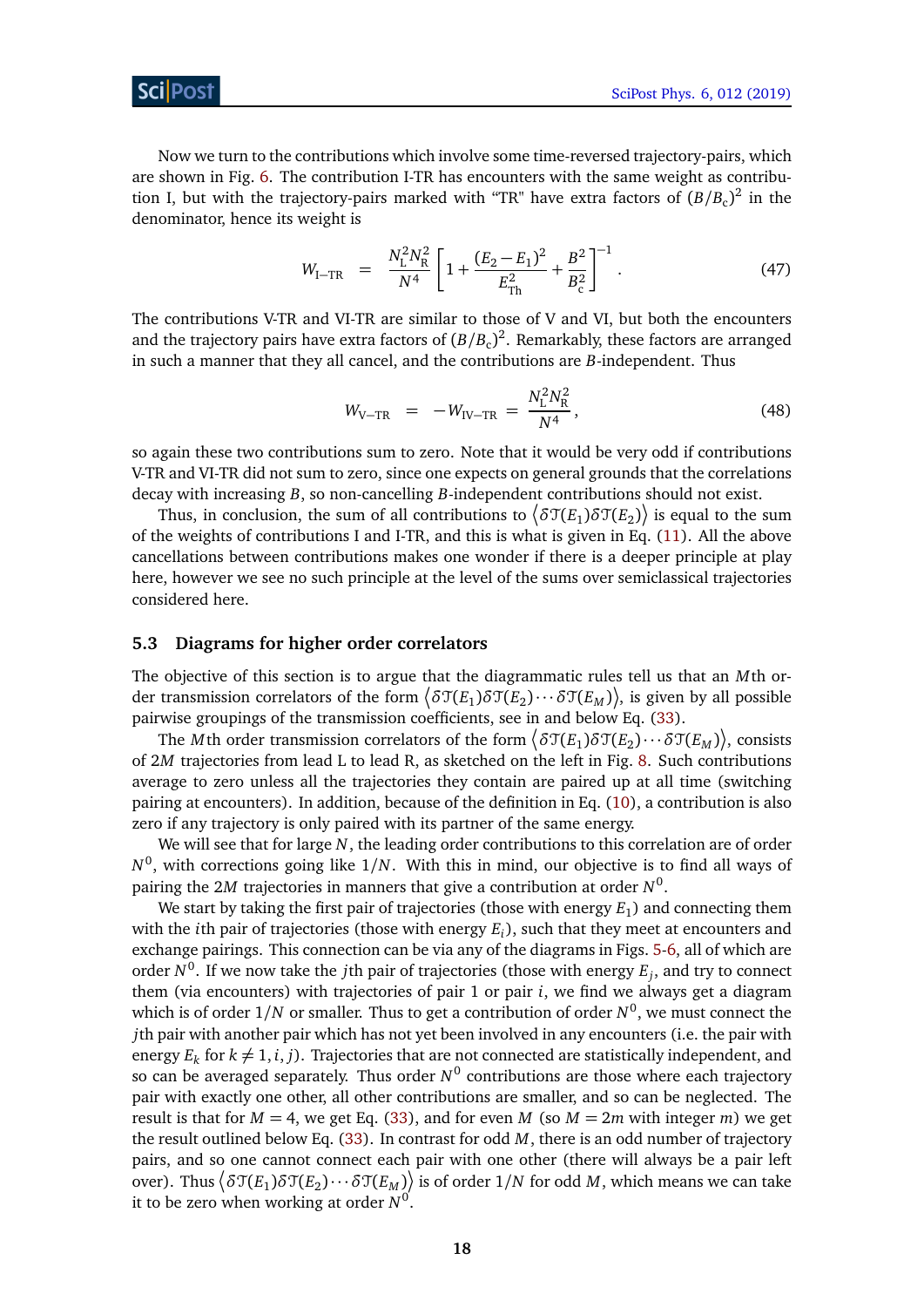<span id="page-18-1"></span>

Figure 8: Contributions to  $\left< \delta\mathfrak{T}(E_1)\delta\mathfrak{T}(E_2)\cdots\delta\mathfrak{T}(E_M) \right>$  for  $M=7.$  On the left, each *δ*T(*E<sup>i</sup>* ) is represented by two trajectories of the same colour joined at beginning and end. Only contributions where the trajectories are connected contribute to the average. On the right, we show one possible way of connecting them. All trajectories are in pairs, but they swap pairings at the encounters (black rectangles). If any colour is paired with itself alone, then its contribution is zero. The full contribution is the product of the individual connected contributions. The connected contributions involving only two pairs of trajectories (such as black-green or red-blue here) are zeroth order in 1*/N*, Those involving three or more pairs of trajectories are higher order in 1*/N*; for example the connected contribution involving three colours (orange-purple-cyan) is of order /N  $\,$  Thus the product over all connected contributions will be of order  $N^0,$ if all connected contributions involve only two pairs of trajectories (i.e. two colours). See section [5.3](#page-17-0) for more details.

# <span id="page-18-0"></span>**6 Conclusions**

Here, we have provided a quantitative theory for the thermoelectric response and the figure of merit of large open quantum dots. The dots may be disordered or chaotic, and are coupled to two leads, left (L) and right (R), which carry a large number of modes,  $N \gg 1$ . Such systems have long been known to have a rather weak thermoelectric response, however to the best of our knowledge no quantitative results existed outside the regime of very low temperatures. Quantitative theories such as this are necessary, if one wishes to use the thermoelectric response as a probe nanostructures.

We show that the thermoelectric response of such systems is always small, but is peaked when the temperature is very close to half the Thouless energy ( $k_B T / E_{Th} \simeq 0.48$ ), and when the external magnetic flux through the dot is zero. This condition maximises both the typical Seebeck and Peltier coefficients, S<sub>typical</sub> and Π<sub>typical</sub>, and the average thermoelectric figure of merit,  $\langle ZT \rangle$ . These quantities are also found to exhibits a type of universality, in the sense that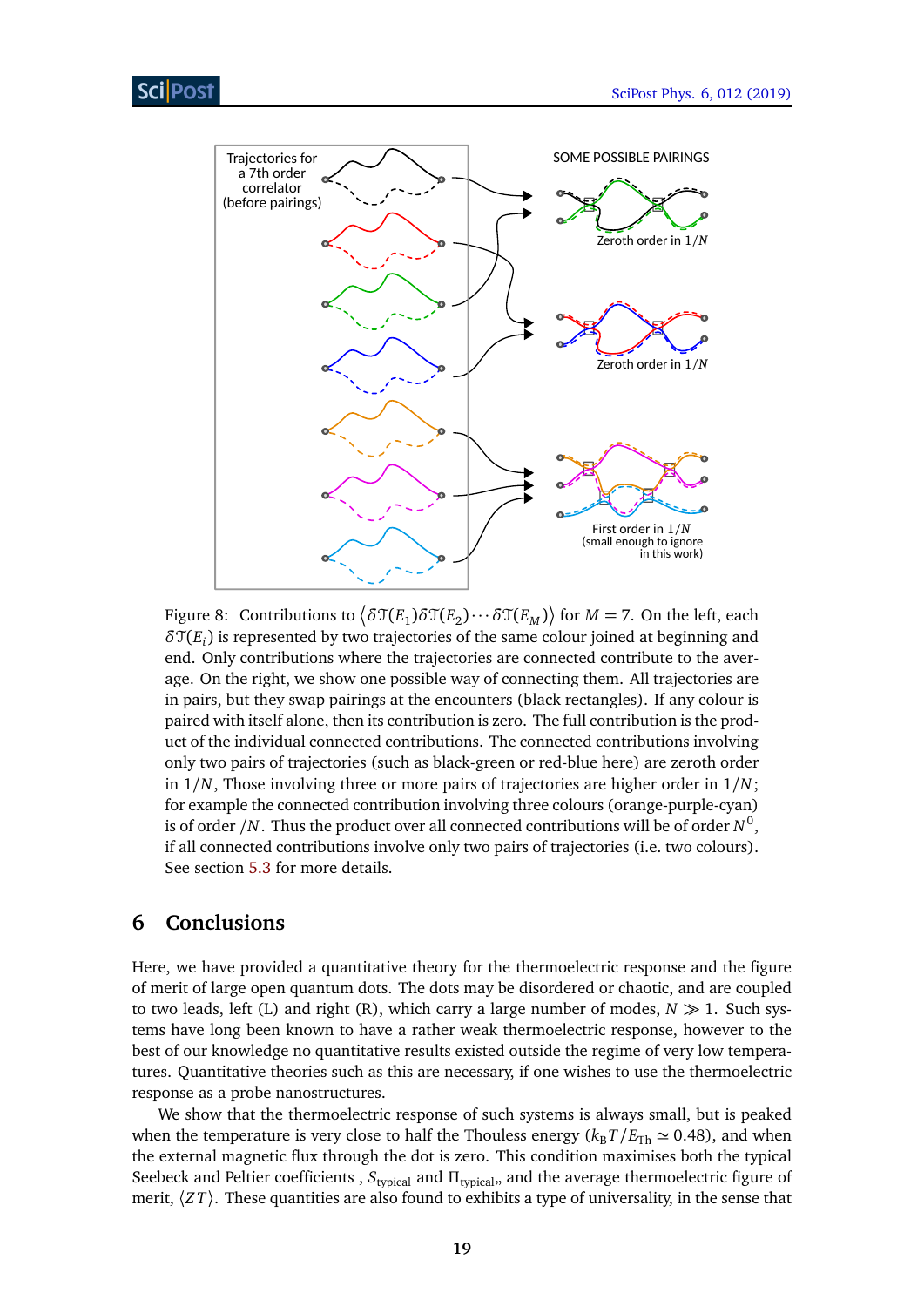it does not depend on the asymmetry between the number of modes in lead L and R ( $N_L - N_R$ ), but only on the sum of the two,  $N = (N_L + N_R)$ .

# **Acknowledgements**

R.W. thanks the QuEnG project of the Université Grenoble Alpes, which is part of the French ANR-15-IDEX-02. K.S. was supported by JSPS Grants-in-Aid for Scientific Research (JP16H02211 and JP17K05587).

## <span id="page-19-0"></span>**A From moments to probability distribution**

In section [4,](#page-10-1) we have a probability distribution,  $P(y)$ , whose moments obey

<span id="page-19-1"></span>
$$
\left\langle y^{2m-1} \right\rangle = 0, \quad \text{and} \quad \left\langle y^{2m} \right\rangle = \frac{(2m)!}{2^m m!} \left\langle y^2 \right\rangle^m, \tag{49}
$$

for integer *m*, where  $\langle \cdots \rangle = \int dy P(y)(\cdots)$ . For a Gaussian probability distribution,

$$
P(y) = \sqrt{\frac{\alpha}{\pi}} \exp[-\alpha y^2], \qquad (50)
$$

with  $\alpha = 1 \big/ \big( 2 \big/ y^2 \big> \big)$ , one can calculate the moments, and see that they obey Eq. [\(49\)](#page-19-1).

If one wishes to prove this in a deductive manner, rather than via the above observation, one can start by defining the generating function

<span id="page-19-2"></span>
$$
F(t) \equiv \langle e^{iyt} \rangle = \sum_{n=0}^{\infty} \frac{it \langle y^n \rangle}{n!}.
$$
 (51)

This means that  $F(t) = \int dy e^{iyt} P(y)$ , and hence the probability distribution,  $P(y)$ , can be found from  $F(t)$  via the Fourier transform,

$$
P(y) = \int \frac{dt}{2\pi} e^{-iyt} F(t).
$$
 (52)

Thus, once one has  $F(t)$ , one can find  $P(y)$ .

In the case of interest here, substituting Eq. [\(49\)](#page-19-1) into Eq. [\(51\)](#page-19-2), we define  $n = 2m$ , and find that

$$
F(t) = \sum_{m=0}^{\infty} \frac{\left(-t^2 \langle y^2 \rangle\right)^m}{2^m m!} = \exp\left[-\frac{1}{2} \langle y^2 \rangle t^2\right].
$$
 (53)

Thus, the Fourier transform gives

<span id="page-19-3"></span>
$$
P(y) = \sqrt{\frac{1}{2\pi \langle y^2 \rangle}} \exp \left[ -\frac{y^2}{2 \langle y^2 \rangle} \right].
$$
 (54)

Next we wish to consider the probability distribution  $P(z)$ , whose moments obey

$$
\langle z^m \rangle = \frac{(2m)!}{2^m m!} \langle z \rangle^m. \tag{55}
$$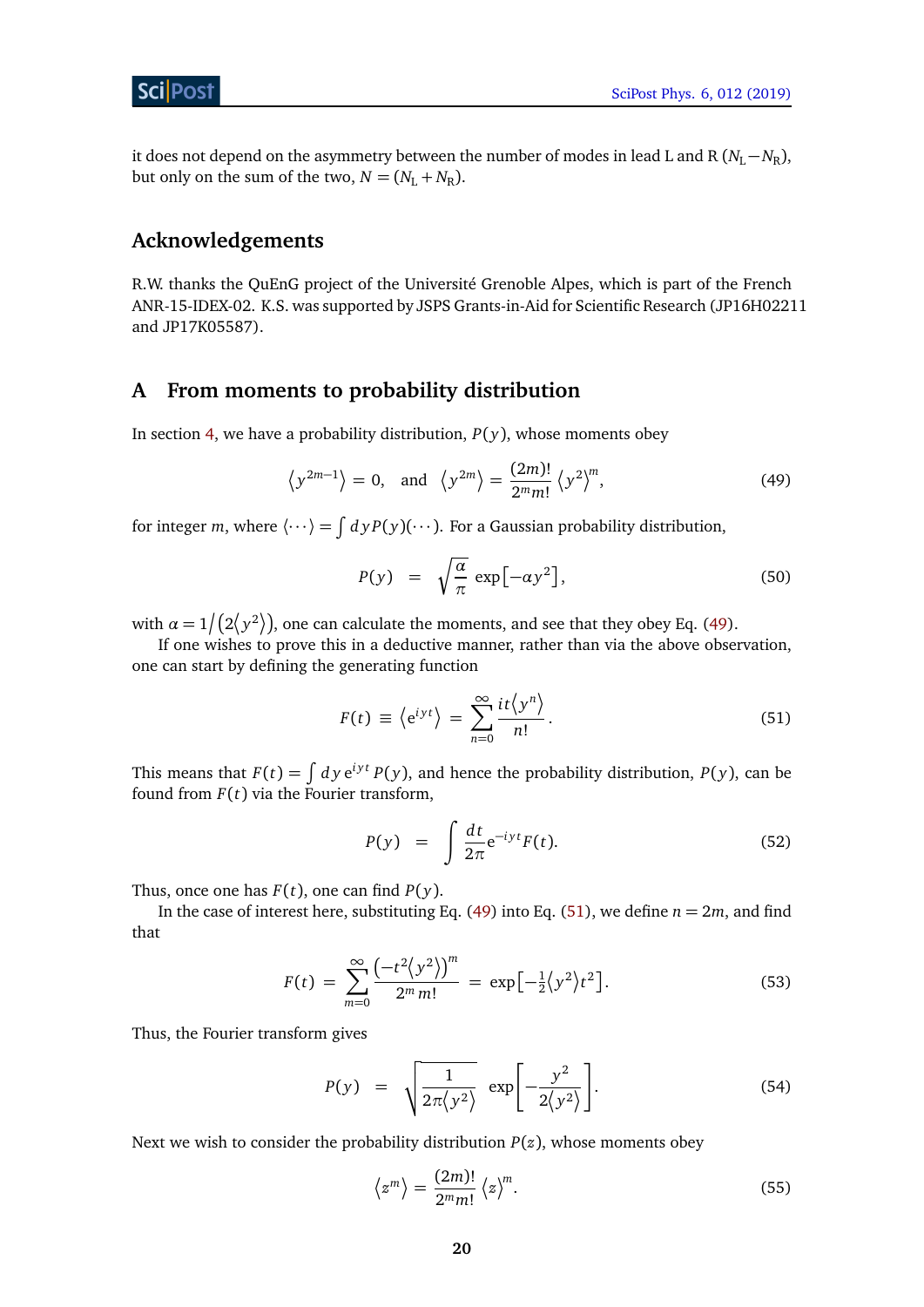ScilPos<sup>.</sup>

By comparison with Eq. [\(49\)](#page-19-1) we see that it is the same with  $z = y^2$ , and we can use this fact to get *P*(*z*) from Eq. [\(54\)](#page-19-3). We have *P*(*z*)*dz* = 2*P*(*y*)*dy*, where the factor of two is due to contributions to  $P(z)$  from both positive and negative *y*, hence

<span id="page-20-0"></span>
$$
P(z) = 2P(y)\Big|_{y=\sqrt{z}} \frac{d}{dz}\sqrt{z} = \sqrt{\frac{1}{2\pi\langle z\rangle z}} \exp\left[-\frac{z}{2\langle z\rangle}\right],
$$
 (56)

which is an exponential decay with square-root divergence at small *z*.

# **References**

- <span id="page-20-1"></span>[1] H.-. L. Engquist and P. W. Anderson, *Definition and measurement of the electrical and thermal resistances*, Phys. Rev. B **24**, 1151 (1981), doi:10.1103/[PhysRevB.24.1151.](http://dx.doi.org/10.1103/PhysRevB.24.1151)
- [2] U. Sivan and Y. Imry, *Multichannel Landauer formula for thermoelectric transport with application to thermopower near the mobility edge*, Phys. Rev. B **33**, 551 (1986), doi:10.1103/[PhysRevB.33.551.](http://dx.doi.org/10.1103/PhysRevB.33.551)
- <span id="page-20-5"></span>[3] P. N. Butcher, *Thermal and electrical transport formalism for electronic microstructures with many terminals*, J. Phys.: Condens. Matter **2**, 4869 (1990), doi[:10.1088](http://dx.doi.org/10.1088/0953-8984/2/22/008)/0953- [8984](http://dx.doi.org/10.1088/0953-8984/2/22/008)/2/22/008.
- [4] H. van Houten, L. W. Molenkamp, C. W. J. Beenakker and C. T. Foxon, *Thermoelectric properties of quantum point contacts*, Semicond. Sci. Technol. **7**, B215 (1992), doi:10.1088/[0268-1242](http://dx.doi.org/10.1088/0268-1242/7/3B/052)/7/3B/052.
- <span id="page-20-2"></span>[5] M. G. Vavilov and A. D. Stone, *Failure of the Wiedemann-Franz law in mesoscopic conductors*, Phys. Rev. B **72**, 205107 (2005), doi:10.1103/[PhysRevB.72.205107.](http://dx.doi.org/10.1103/PhysRevB.72.205107)
- <span id="page-20-3"></span>[6] G. Benenti, G. Casati, K. Saito and R. S. Whitney, *Fundamental aspects of steadystate conversion of heat to work at the nanoscale*, Phys. Rep. **694**, 1 (2017), doi:10.1016/[j.physrep.2017.05.008.](http://dx.doi.org/10.1016/j.physrep.2017.05.008)
- <span id="page-20-4"></span>[7] J.-L. Pichard and R. S. Whitney, *Foreword*, Comptes Rendus Physique **17**, 1039 (2016), doi:10.1016/[j.crhy.2016.10.001.](http://dx.doi.org/10.1016/j.crhy.2016.10.001)
- <span id="page-20-6"></span>[8] S. A. van Langen, P. G. Silvestrov and C. W. J. Beenakker, *Thermopower of singlechannel disordered and chaotic conductors*, Superlattices Microstruct. **23**, 691 (1998), doi:10.1006/[spmi.1997.0532.](http://dx.doi.org/10.1006/spmi.1997.0532)
- <span id="page-20-8"></span>[9] S. F. Godijn, S. Möller, H. Buhmann, L. W. Molenkamp and S. A. van Langen, *Thermopower of a chaotic quantum dot*, Phys. Rev. Lett. **82**, 2927 (1999), doi:10.1103/[PhysRevLett.82.2927.](http://dx.doi.org/10.1103/PhysRevLett.82.2927)
- <span id="page-20-9"></span>[10] C. W. J. Beenakker, *Applications of random matrix theory to condensed matter and optical physics* in the Oxford Handbook of Random Matrix Theory, Oxford University Press, Oxford, ISBN 9780198744191 (2011), doi:10.1093/oxfordhb/[9780198744191.001.0001.](http://dx.doi.org/10.1093/oxfordhb/9780198744191.001.0001)
- <span id="page-20-7"></span>[11] D. Sánchez and L. Serra, *Thermoelectric transport of mesoscopic conductors coupled to voltage and thermal probes*, Phys. Rev. B **84**, 201307 (2011), doi:10.1103/[PhysRevB.84.201307.](http://dx.doi.org/10.1103/PhysRevB.84.201307)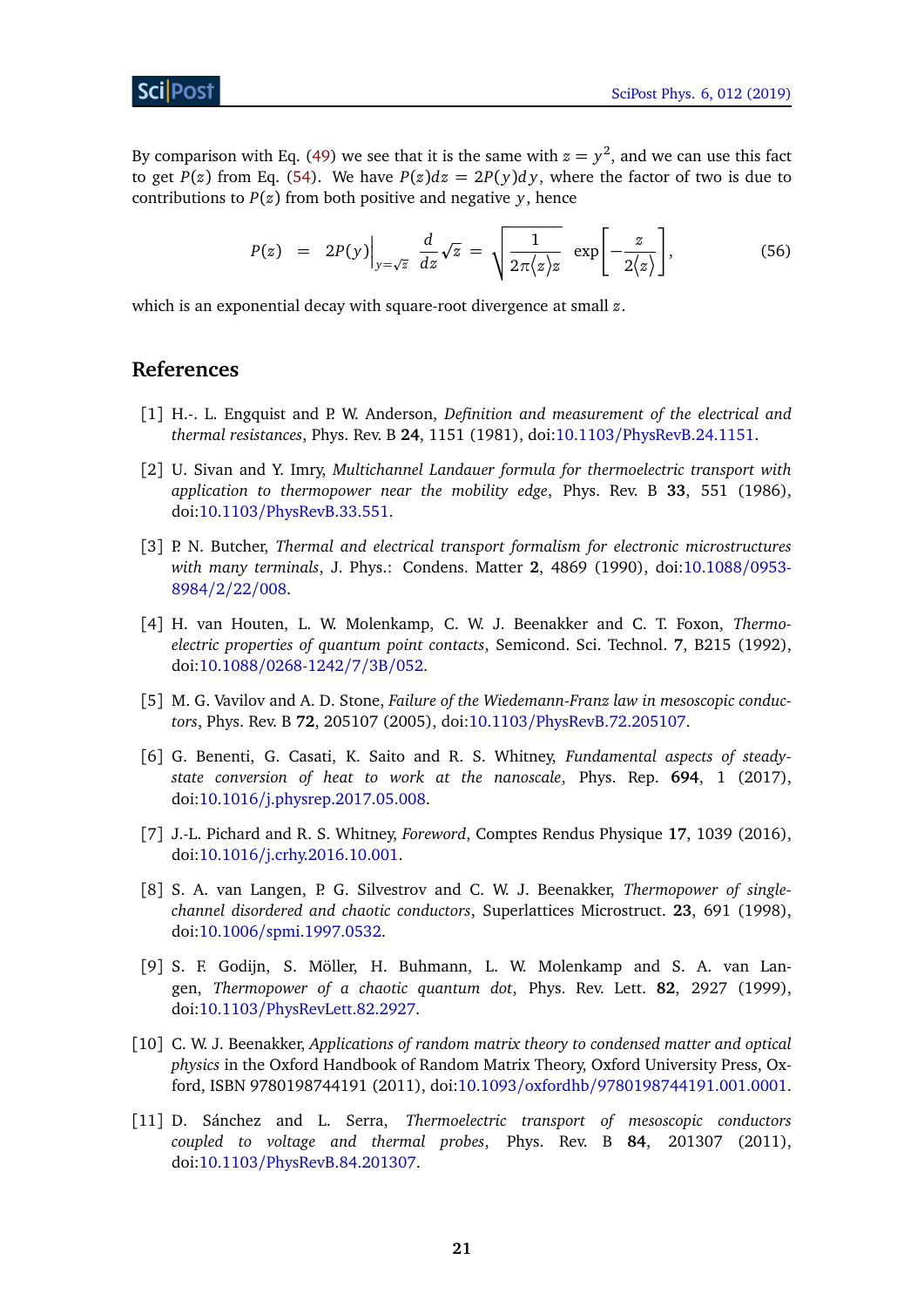- <span id="page-21-0"></span>[12] A. Abbout, H. Ouerdane and C. Goupil, *Statistical analysis of the figure of merit of a twolevel thermoelectric system: A random matrix approach*, J. Phys. Soc. Jpn. **85**, 094704 (2016), doi:10.7566/[JPSJ.85.094704.](http://dx.doi.org/10.7566/JPSJ.85.094704)
- <span id="page-21-1"></span>[13] Ph. Jacquod and R. S. Whitney, *Coherent thermoelectric effects in mesoscopic Andreev interferometers*, Europhys. Lett. **91**, 67009 (2010), doi:10.1209/[0295-5075](http://dx.doi.org/10.1209/0295-5075/91/67009)/91/67009.
- <span id="page-21-2"></span>[14] R. A. Römer, A. MacKinnon and C. Villagonzalo, *Thermoelectric properties of disordered systems*, J. Phys. Soc. Jpn. **72**, 167 (2003), doi:10.1143/[JPSJS.72SA.167.](http://dx.doi.org/10.1143/JPSJS.72SA.167)
- <span id="page-21-4"></span>[15] D. Roy and M. Di Ventra, *Thermoelectric phenomena in disordered open quantum systems*, Phys. Rev. B **81**, 193101 (2010), doi:10.1103/[PhysRevB.81.193101.](http://dx.doi.org/10.1103/PhysRevB.81.193101)
- <span id="page-21-3"></span>[16] K. Yamamoto, A. Aharony, O. Entin-Wohlman and N. Hatano, *Thermoelectricity near Anderson localization transitions*, Phys. Rev. B **96**, 155201 (2017), doi:10.1103/[PhysRevB.96.155201.](http://dx.doi.org/10.1103/PhysRevB.96.155201)
- <span id="page-21-5"></span>[17] R. Bosisio, G. Fleury and J.-L. Pichard, *Gate-modulated thermopower in disordered nanowires: I. Low temperature coherent regime*, New J. Phys. **16**, 035004 (2014), doi:10.1088/[1367-2630](http://dx.doi.org/10.1088/1367-2630/16/3/035004)/16/3/035004.
- [18] R. Bosisio, C. Gorini, G. Fleury and J.-L. Pichard, *Gate-modulated thermopower of disordered nanowires: II. Variable-range hopping regime*, New J. Phys. **16**, 095005 (2014), doi:10.1088/[1367-2630](http://dx.doi.org/10.1088/1367-2630/16/9/095005)/16/9/095005.
- [19] R. Bosisio, C. Gorini, G. Fleury and J.-L. Pichard, *Using activated transport in parallel nanowires for energy harvesting and hot-spot cooling*, Phys. Rev. Appl. **3**, 054002 (2015), doi:10.1103/[PhysRevApplied.3.054002.](http://dx.doi.org/10.1103/PhysRevApplied.3.054002)
- <span id="page-21-6"></span>[20] R. Bosisio, G. Fleury, C. Gorini and J.-L. Pichard, *Thermoelectric effects in nanowire-based MOSFETs*, Adv. Phys.: X **2**, 344 (2017), doi:10.1080/[23746149.2017.1290547.](http://dx.doi.org/10.1080/23746149.2017.1290547)
- <span id="page-21-7"></span>[21] P. M. Chaikin and G. Beni, *Thermopower in the correlated hopping regime*, Phys. Rev. B **13**, 647 (1976), doi:10.1103/[PhysRevB.13.647.](http://dx.doi.org/10.1103/PhysRevB.13.647)
- <span id="page-21-8"></span>[22] J. W. P. Hsu, A. Kapitulnik and M. Yu. Reizer, *Effect of electron-electron interaction on the thermoelectric power in disordered metallic systems*, Phys. Rev. B **40**, 7513 (1989), doi:10.1103/[PhysRevB.40.7513.](http://dx.doi.org/10.1103/PhysRevB.40.7513)
- <span id="page-21-9"></span>[23] R. Landauer, *Spatial variation of currents and fields due to localized scatterers in metallic conduction*, IBM J. Res. & Dev. **1**, 223 (1957), doi:10.1147/[rd.13.0223.](http://dx.doi.org/10.1147/rd.13.0223)
- <span id="page-21-10"></span>[24] R. Landauer, *Electrical resistance of disordered one-dimensional lattices*, Philos. Mag. **21**, 863 (1970), doi:10.1080/[14786437008238472.](http://dx.doi.org/10.1080/14786437008238472)
- <span id="page-21-11"></span>[25] C. W. J. Beenakker, *Random-matrix theory of quantum transport*, Rev. Mod. Phys. **69**, 731 (1997), doi:10.1103/[RevModPhys.69.731.](http://dx.doi.org/10.1103/RevModPhys.69.731)
- <span id="page-21-12"></span>[26] S. Müller, S. Heusler, P. Braun, F. Haake and A. Altland, *Semiclassical foundation of universality in quantum chaos*, Phys. Rev. Lett. **93**, 014103 (2004), doi:10.1103/[PhysRevLett.93.014103.](http://dx.doi.org/10.1103/PhysRevLett.93.014103)
- <span id="page-21-14"></span>[27] S. Müller, S. Heusler, P. Braun, F. Haake and A. Altland, *Periodic-orbit theory of universality in quantum chaos*, Phys. Rev. E **72**, 046207 (2005), doi:10.1103/[PhysRevE.72.046207.](http://dx.doi.org/10.1103/PhysRevE.72.046207)
- <span id="page-21-13"></span>[28] S. Müller, S. Heusler, P. Braun and F. Haake, *Semiclassical approach to chaotic quantum transport*, New J. Phys. **9**, 12 (2007), doi:10.1088/[1367-2630](http://dx.doi.org/10.1088/1367-2630/9/1/012)/9/1/012.